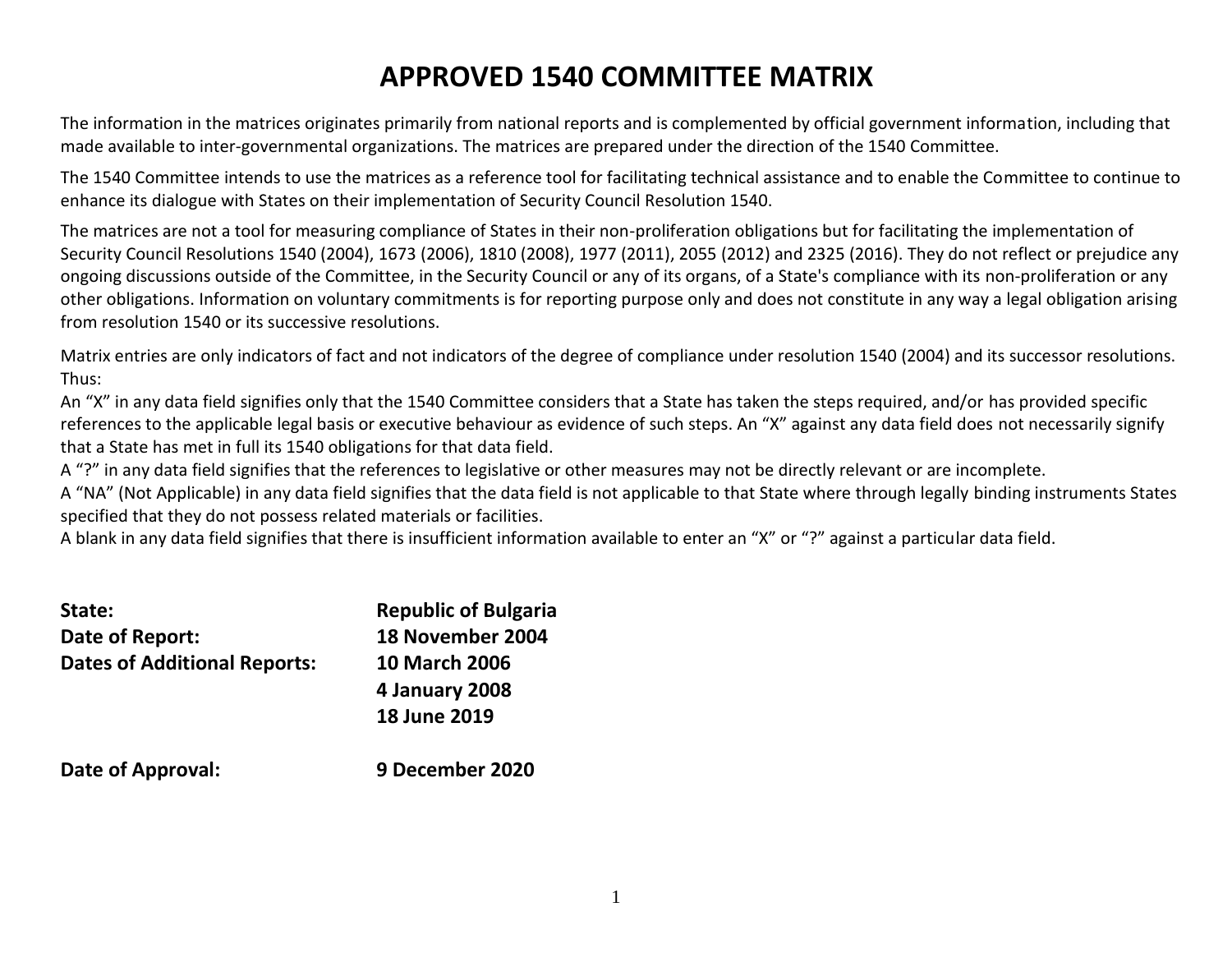## **I. OP 1 and related matters from OP 5, OP 8 (a), (b), (c) and OP10**

|                | <b>Adherence to legally binding</b><br>instruments, membership of<br>organisations, participation<br>in arrangements and<br>statements made. | Relevant information (i.e. signing, deposit of instrument of accession, ratification, etc) |  |  |  |  |  |  |  |  |
|----------------|----------------------------------------------------------------------------------------------------------------------------------------------|--------------------------------------------------------------------------------------------|--|--|--|--|--|--|--|--|
| 1              | Nuclear Non-<br><b>Proliferation Treaty</b><br>(NPT)                                                                                         | Deposit 10 July 1969                                                                       |  |  |  |  |  |  |  |  |
| 2              | Nuclear Weapons Free<br>Zone/ Protocol(s)                                                                                                    |                                                                                            |  |  |  |  |  |  |  |  |
| 3              | International<br>Convention for the<br>Suppression of Acts of<br>Nuclear Terrorism                                                           | Signed 14 September 2005                                                                   |  |  |  |  |  |  |  |  |
| 4              | Convention on Physical<br><b>Protection of Nuclear</b><br>Material (CPPNM)                                                                   | Deposit 17 October 1985                                                                    |  |  |  |  |  |  |  |  |
| 5              | 2005 Amendment to the<br><b>CPPNM</b>                                                                                                        | Deposit 17 March 2006                                                                      |  |  |  |  |  |  |  |  |
| 6              | Comprehensive Nuclear-<br>Test-Ban Treaty (CTBT)<br>(not in force)                                                                           | Deposit 29 September 1999                                                                  |  |  |  |  |  |  |  |  |
| $\overline{7}$ | Chemical Weapons<br>Convention (CWC)                                                                                                         | Deposit 29 June 1994                                                                       |  |  |  |  |  |  |  |  |
| 8              | <b>Biological Weapons</b><br>Convention (BWC)                                                                                                | Deposit 30 June 1972                                                                       |  |  |  |  |  |  |  |  |
| 9              | Geneva Protocol of 1925                                                                                                                      | Deposit 7 March 1934                                                                       |  |  |  |  |  |  |  |  |
| 10             | 1997 International<br>Convention for the<br>Suppression of Terrorist<br><b>Bombings</b>                                                      | Deposit 12 February 2002                                                                   |  |  |  |  |  |  |  |  |
| 11             | 1999 International<br>Convention for the<br>Suppression of the<br><b>Financing of Terrorism</b>                                              | Deposit 15 April 2002                                                                      |  |  |  |  |  |  |  |  |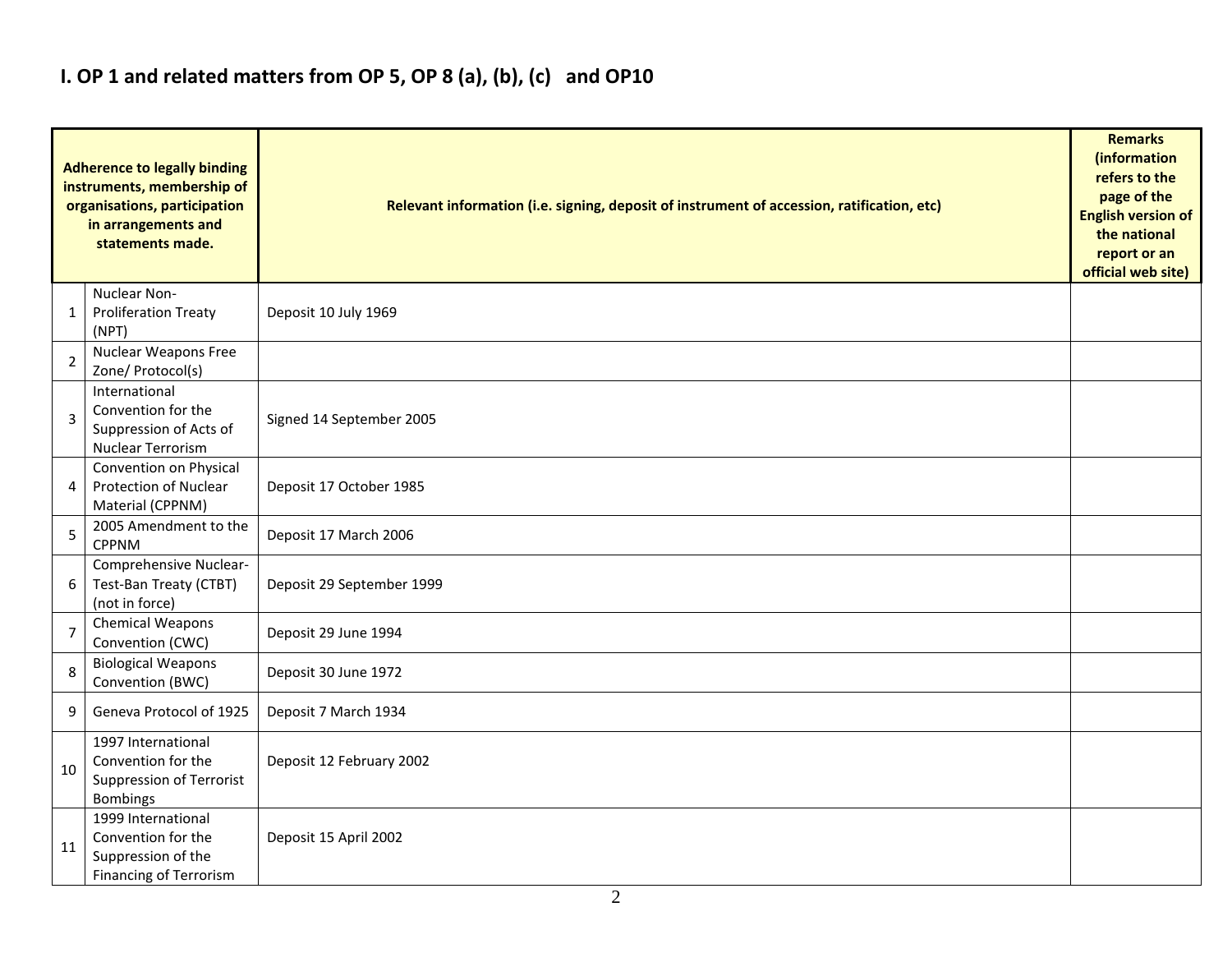|    | 2005 Protocol to the        |                                                                                                                                |  |  |  |  |  |  |  |
|----|-----------------------------|--------------------------------------------------------------------------------------------------------------------------------|--|--|--|--|--|--|--|
|    | Convention for the          |                                                                                                                                |  |  |  |  |  |  |  |
| 12 | suppression of unlawful     | Deposit 7 October 2010                                                                                                         |  |  |  |  |  |  |  |
|    | acts against the safety of  |                                                                                                                                |  |  |  |  |  |  |  |
|    | maritime navigation         |                                                                                                                                |  |  |  |  |  |  |  |
|    | 2005 Protocol to the        |                                                                                                                                |  |  |  |  |  |  |  |
|    | Protocol for the            |                                                                                                                                |  |  |  |  |  |  |  |
| 13 | suppression of unlawful     | Deposit 7 October 2010                                                                                                         |  |  |  |  |  |  |  |
|    | acts against the safety of  |                                                                                                                                |  |  |  |  |  |  |  |
|    | fixed platforms located     |                                                                                                                                |  |  |  |  |  |  |  |
|    | on the continental shelf    |                                                                                                                                |  |  |  |  |  |  |  |
|    | 2010 Convention on the      |                                                                                                                                |  |  |  |  |  |  |  |
|    | Suppression of Unlawful     |                                                                                                                                |  |  |  |  |  |  |  |
| 14 | Acts Relating to            |                                                                                                                                |  |  |  |  |  |  |  |
|    | <b>International Civil</b>  |                                                                                                                                |  |  |  |  |  |  |  |
|    | Aviation                    |                                                                                                                                |  |  |  |  |  |  |  |
|    | Other relevant regional     | <b>EURATOM Treaty</b>                                                                                                          |  |  |  |  |  |  |  |
| 15 | legally binding             |                                                                                                                                |  |  |  |  |  |  |  |
|    | instruments                 |                                                                                                                                |  |  |  |  |  |  |  |
| 16 | <b>International Atomic</b> | <b>Since 1957</b>                                                                                                              |  |  |  |  |  |  |  |
|    | Energy Agency (IAEA)        |                                                                                                                                |  |  |  |  |  |  |  |
|    |                             | Wassenaar Arrangement (WA)                                                                                                     |  |  |  |  |  |  |  |
|    |                             | Australia Group (AG)                                                                                                           |  |  |  |  |  |  |  |
|    |                             | Zangger Committee (ZC)                                                                                                         |  |  |  |  |  |  |  |
| 17 | Directly relevant           | Nuclear Suppliers Group (NSG)                                                                                                  |  |  |  |  |  |  |  |
|    | Arrangements                | Missile Technology Control Regime (MTCR)                                                                                       |  |  |  |  |  |  |  |
|    |                             | Proliferation Security Initiative (PSI)                                                                                        |  |  |  |  |  |  |  |
|    |                             | Global Initiative to Combat Nuclear Terrorism (GICNT)                                                                          |  |  |  |  |  |  |  |
|    |                             |                                                                                                                                |  |  |  |  |  |  |  |
|    | Statement on non-           |                                                                                                                                |  |  |  |  |  |  |  |
| 18 | provision of WMD and        | State reports that it does not provide any support to non-State actors and that any such support is prohibited under Bulgarian |  |  |  |  |  |  |  |
|    | related materials to        | law                                                                                                                            |  |  |  |  |  |  |  |
|    | non-State actors            |                                                                                                                                |  |  |  |  |  |  |  |
|    |                             | The European Union (EU)                                                                                                        |  |  |  |  |  |  |  |
|    |                             | The Organization for Security and Co-operation in Europe (OSCE)                                                                |  |  |  |  |  |  |  |
|    | Membership in relevant      | <b>INTERPOL</b>                                                                                                                |  |  |  |  |  |  |  |
| 19 | international, regional     | International Maritime Organization (IMO)                                                                                      |  |  |  |  |  |  |  |
|    | or sub-regional             | World Customs Organization (WCO)                                                                                               |  |  |  |  |  |  |  |
|    | organisations               | World Health Organization (WHO)                                                                                                |  |  |  |  |  |  |  |
|    |                             | World Organisation for Animal Health (OIE)                                                                                     |  |  |  |  |  |  |  |
|    |                             |                                                                                                                                |  |  |  |  |  |  |  |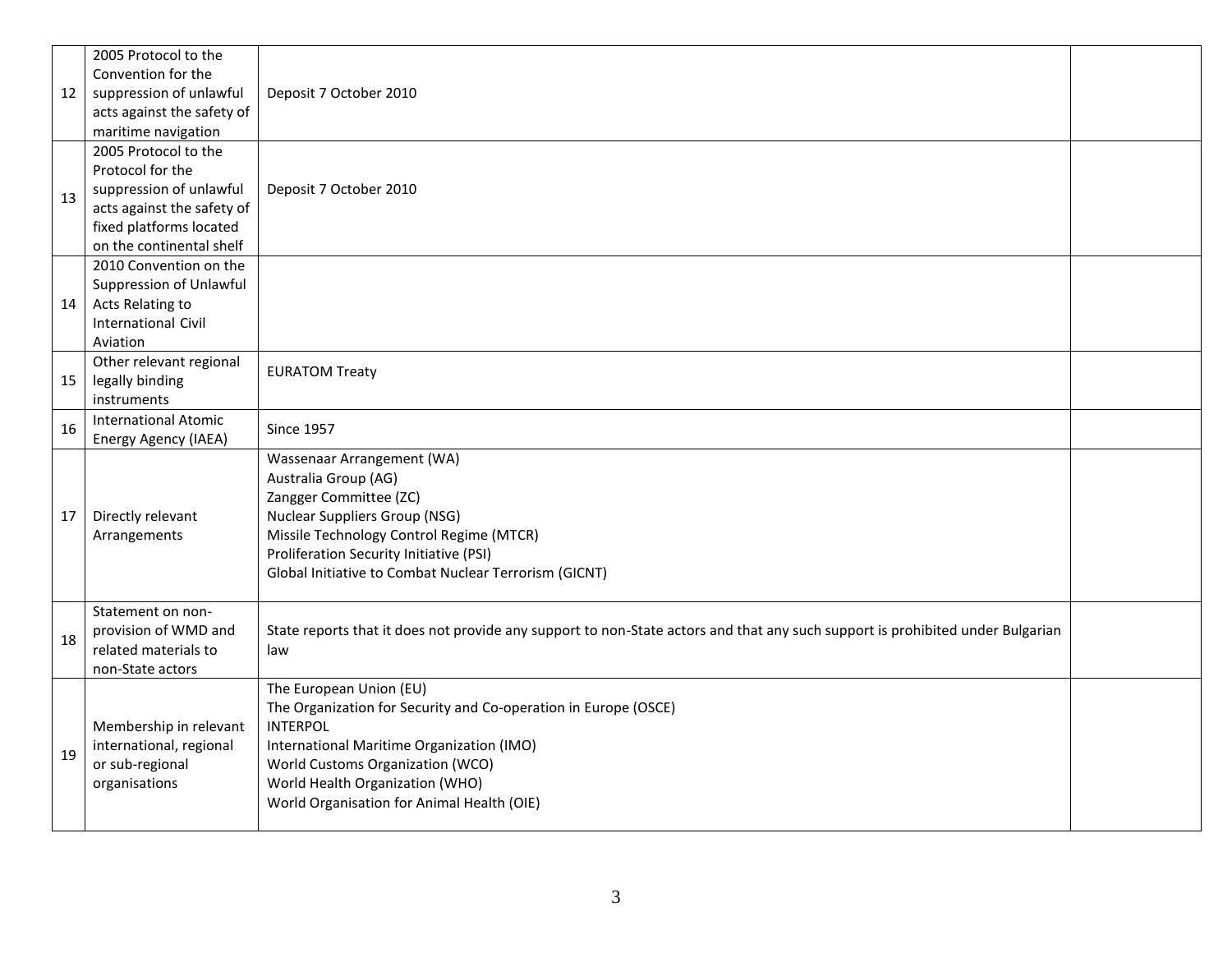### **II. OP 2 - Nuclear Weapons (NW), Chemical Weapons (CW) and Biological Weapons (BW)**

|   | <b>National legislation which</b><br>prohibits persons or entities     | <b>National legal framework</b> |                                                         |   |                                                                                                                                                                                                                                                                                          |   |                                                           | <b>Enforcement and civil/criminal penalties</b> |                                                                                                                                                                                                                                                                                                                                                                                                                                                                                                                                                                                                                                                                                                                                                                                                                                                                                                                                                                                                                                                                                                                                  |                |  |  |
|---|------------------------------------------------------------------------|---------------------------------|---------------------------------------------------------|---|------------------------------------------------------------------------------------------------------------------------------------------------------------------------------------------------------------------------------------------------------------------------------------------|---|-----------------------------------------------------------|-------------------------------------------------|----------------------------------------------------------------------------------------------------------------------------------------------------------------------------------------------------------------------------------------------------------------------------------------------------------------------------------------------------------------------------------------------------------------------------------------------------------------------------------------------------------------------------------------------------------------------------------------------------------------------------------------------------------------------------------------------------------------------------------------------------------------------------------------------------------------------------------------------------------------------------------------------------------------------------------------------------------------------------------------------------------------------------------------------------------------------------------------------------------------------------------|----------------|--|--|
|   | to engage in one of the<br>following activities and its<br>enforcement | $\mathbf N$                     | $X$ /?<br>$\mathbf{c}$<br>$\overline{B}$<br>W<br>W<br>W |   | Source document of national implementation<br>law                                                                                                                                                                                                                                        |   | $X$ /?<br>$\overline{c}$<br>$\overline{B}$<br>N.<br>w w w |                                                 | <b>Source document</b>                                                                                                                                                                                                                                                                                                                                                                                                                                                                                                                                                                                                                                                                                                                                                                                                                                                                                                                                                                                                                                                                                                           | <b>Remarks</b> |  |  |
| 1 | manufacture                                                            | X                               | $\mathsf{X}$                                            | X | NW:<br>Law on the Safe Use of Nuclear Energy, 2002,<br>as amended as of 2018, Art. 17: The following<br>activities are prohibited: to develop<br>manufacture, transfer, trade (including<br>internationally), store, transport (including<br>transit), acquire, possess, and detonate of | X | X                                                         | $\boldsymbol{\mathsf{X}}$                       | NW/CW/BW:<br>Penal Code, as amended in 2016, Art. 337:<br>(1) A person who manufactures, processes,<br>repairs, develops, keeps, stockpiles, trades in,<br>transports or exports explosives, firearms,<br>chemical, biological or nuclear weapons or<br>ammunition, pyrotechnical devices or destroys<br>cluster munition, anti-personnel land mines or<br>other items under the law on Cluster Munition<br>(CCM) and the Convention on the Prohibition<br>of the use, Stockpiling, Production and Transfer<br>of Anti-Personnel Mines and on their<br>Destruction, without having the right to do so<br>by law, or without licence from the respective<br>government body, or does so not in<br>compliance with the licence given to him, shall<br>be punished by deprivation of liberty from one<br>to six years<br>Penal Code, as amended, Art. 339: A person<br>who by any means whatsoever acquires, holds<br>or gives to another explosives, firearms,<br>chemical, biological or nuclear weapons or<br>ammunition, without due permit therefor,<br>shall be punished by deprivation of liberty for<br>two to eight years. |                |  |  |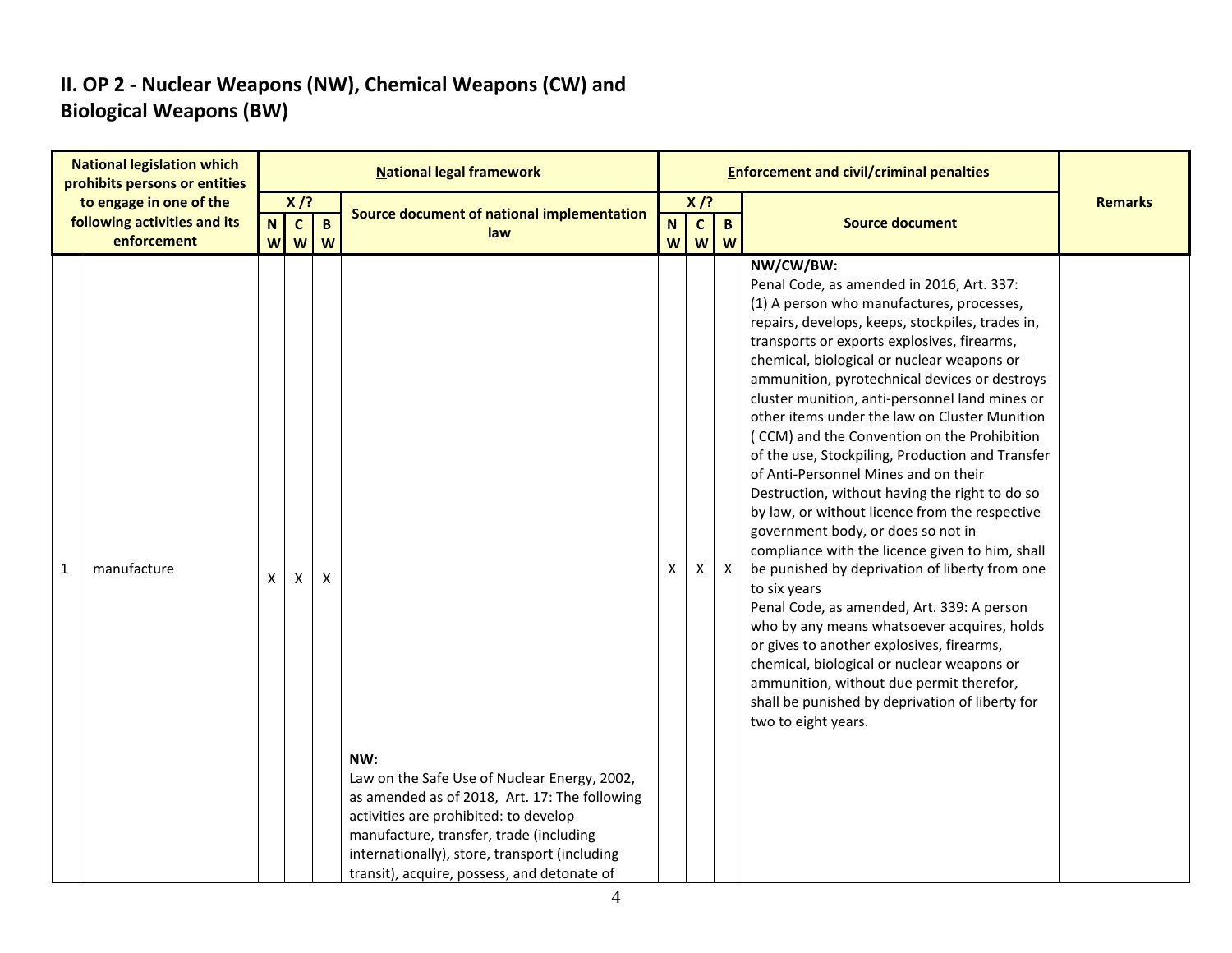nuclear weapons or other nuclear explosive devices, as well to circulate information on such installations and activities, when this is directed against national security, public order or public health.

#### **CW:**

CWC Convention ratified by Bulgaria together with the Bulgarian Constitution, Art. 5, Para. 4: Any international instruments which have been ratified by the constitutionally established procedure, promulgated and come into force with respect to the Republic of Bulgaria, shall be considered part of the domestic legislation of the country. They shall supersede any domestic legislation stipulating otherwise. CWC is part of the domestic legislation Law on the Prohibition of Chemical Weapons and Control over Toxic Chemicals and their Precursors (adopted in 2000, amended, as of 2015), Art. 4

#### **CW:**

Law on the Prohibition of Chemical Weapons and Control over Toxic Chemicals and their Precursors, as amended, Art.13: A person who manufactures, processes, keeps, stockpiles or uses a chemical substance, listed in Annex 1, is obligated to submit to the Interdepartmental Commission, twice a year no later than 1 March and 1 October information and data on the type and quantity of chemical and for the facility where all these activities are carried out; Art. 14: A person who manufactures, processes or uses a chemical substance, listed in Annex 2, is obligated to submit to the Interdepartmental Commission , twice a year - no later than 1 March and 1 October - information and data on the type and quantity of chemical and the object of which manufactured, processed or used more than: 1. one kilogram of a chemical designated "\*" in Part A; 2. hundred kilograms of any other chemical listed in Part A; 3. one ton of a chemical substance of Part B; Art. 15: Person who manufactures organic chemicals listed in the Annex 3, with a total quantity of substances over 30 tons per calendar year shall be obliged to submit to the Interdepartmental Commission twice a year no later than 1 March and 1 October information and data on the type and quantity of the Chemical and the facility in which they are manufactured; Art. 16: Person who manufactures, through synthesis organic chemicals not listed in the Annexes, with a total quantity of substances over 200 tons per calendar year is obligated to submit to the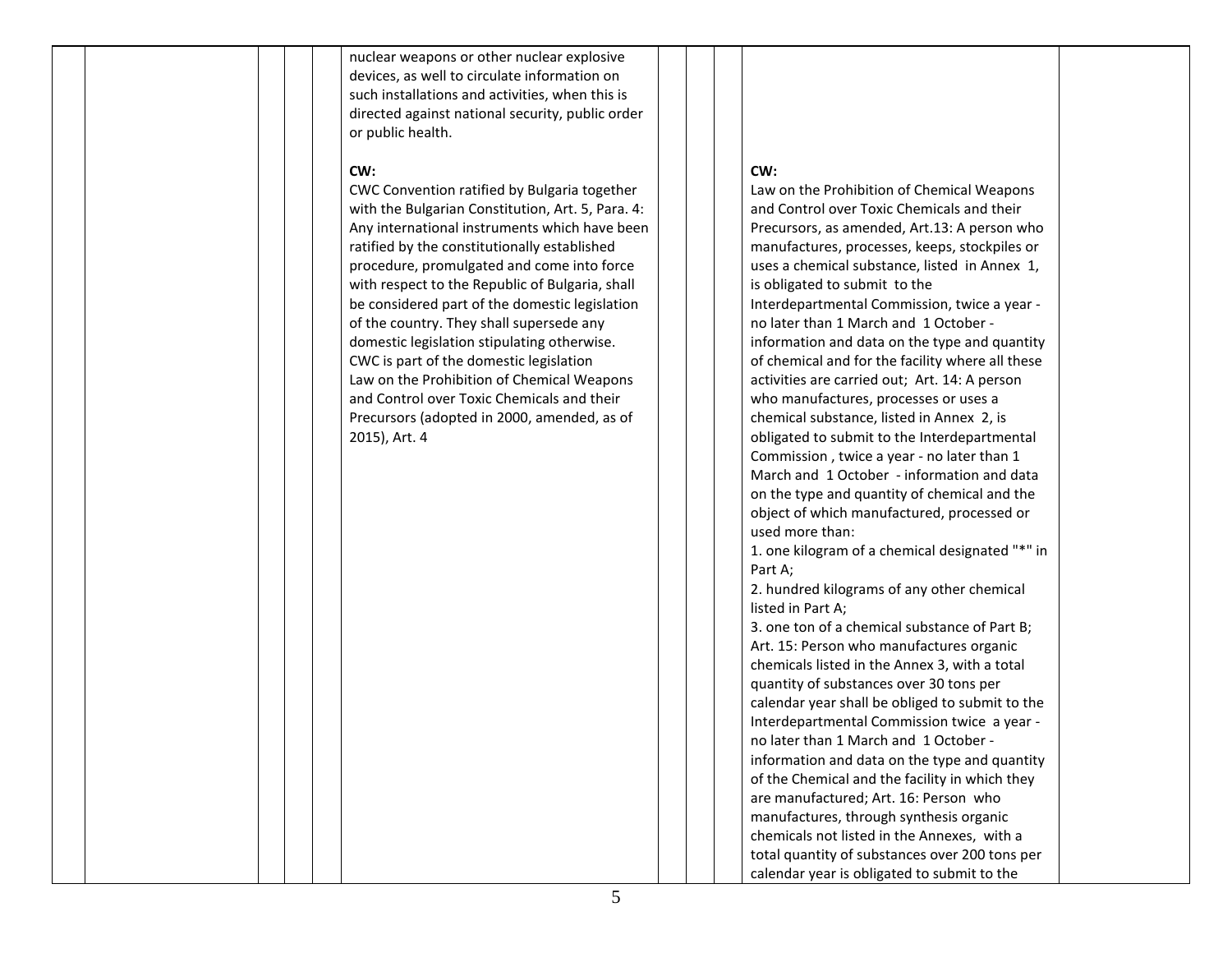#### **BW:**

Convention on the Prohibition of the Development, Production and Stockpiling of Bacteriological (Biological) and Toxin Weapons and on their Destruction (BWC), ratified by Bulgaria in 1972 and effective for Bulgaria since 1975

In accordance with the Bulgarian Constitution, Art. 5, Para. 4: Any international instruments which have been ratified by the constitutionally established procedure, promulgated and come into force with respect to the Republic of Bulgaria, shall be considered part of the domestic legislation of the country. They shall supersede any domestic legislation stipulating otherwise. BWC is part of the domestic legislation. BWC, Art. I: Each State Party to this Convention

undertakes never in any circumstances to develop, produce, stockpile or otherwise acquire or retain: 1. microbial or other biological agents, or

toxins whatever their origin or method of

Interdepartmental Commission once a year no later than 1 March - information and data on the type and quantity of the Chemical and the facility in which they are manufactured. (2) A person who manufactures through synthesis organic chemical substance containing phosphorus, sulphur or fluorine with a quantity of the substance over 30 tons per calendar year shall be obliged to submit to the Inter-ministerial Commission once a year not later 1 March - information and data on the type and quantity of the chemical and the facility where it is produced. (3) Paragraphs 1 and 2 shall not apply to facilities that only produce explosives and hydrocarbons; Art. 26: A person, who does not respect the requirements of Arts. 13, 14, 15 and 16 shall be punished by a fine of 10 000 to 15 000 Levs or a property sanction of 25 000 to 50 000 Levs.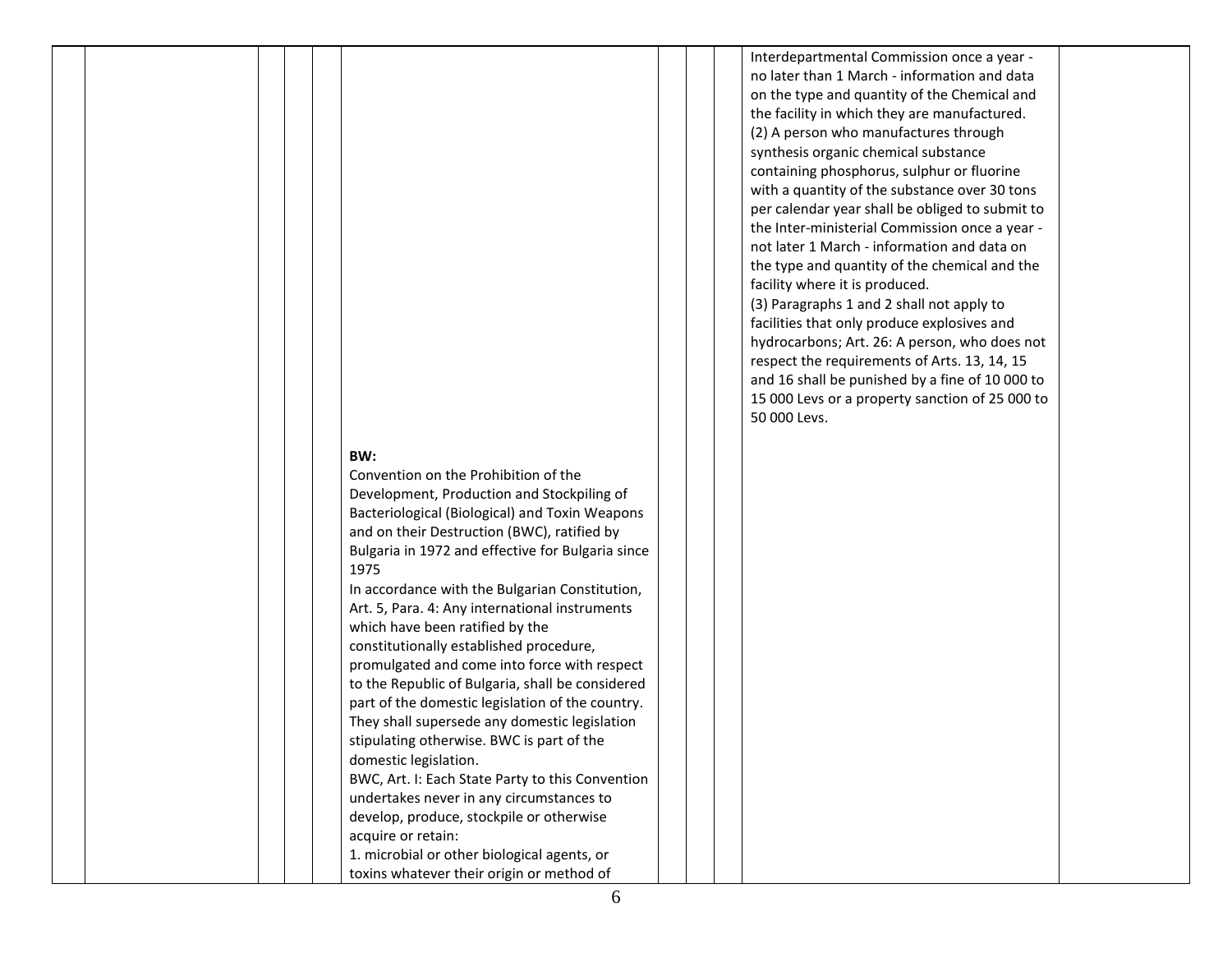|   |         |                |              |                    | production, of types and in quantities that<br>have no justification for prophylactic,<br>protective or other peaceful purposes;<br>2. weapons, equipment or means of delivery<br>designed to use such agents or toxins for<br>hostile purposes or in armed conflict.           |                |              |              |                                                                                                                                         |
|---|---------|----------------|--------------|--------------------|---------------------------------------------------------------------------------------------------------------------------------------------------------------------------------------------------------------------------------------------------------------------------------|----------------|--------------|--------------|-----------------------------------------------------------------------------------------------------------------------------------------|
| 2 | acquire | X              | X            | $\mathsf{X}$       | NW:<br>Law on the Safe Use of Nuclear Energy, as<br>amended, Art. 17<br>CW:<br>Ratified CWC Convention<br>Law on the Prohibition of Chemical Weapons<br>and on Control of Toxic Chemicals and<br>Precursors thereof, as amended, Art.4<br>BW:<br>Ratified BWC, Art. 1           | X              | $\mathsf{X}$ | X            | NW/CW/BW:<br>Penal Code, Art. 339<br>NW:<br>Law on the Safe Use of Nuclear Energy, as<br>amended, Arts. 143, 145, 147                   |
| 3 | possess | $\times$       |              | $X \mid X$         | NW:<br>Law on the Safe Use of Nuclear Energy, as<br>amended, Art. 17<br>CW:<br>Ratified CWC Convention<br>Law on the Prohibition of Chemical Weapons<br>and on Control of Toxic Chemicals and<br>Precursors thereof, as amended, Art. 4<br>BW:<br>Ratified BWC, Art. 1 (retain) | $\mathsf{X}$   | X            | X            | NW/CW/BW:<br>Penal Code, as amended, Arts. 339, 337<br>NW:<br>Law on the Safe Use of Nuclear Energy, as<br>amended, Arts. 143, 145, 147 |
| 4 | develop | $\mathsf{X}^-$ | $\mathsf{X}$ | $\pmb{\mathsf{X}}$ |                                                                                                                                                                                                                                                                                 | $\pmb{\times}$ | $\mathsf{X}$ | $\mathsf{X}$ | NW/CW/BW:<br>Penal Code, as amended, Art. 337                                                                                           |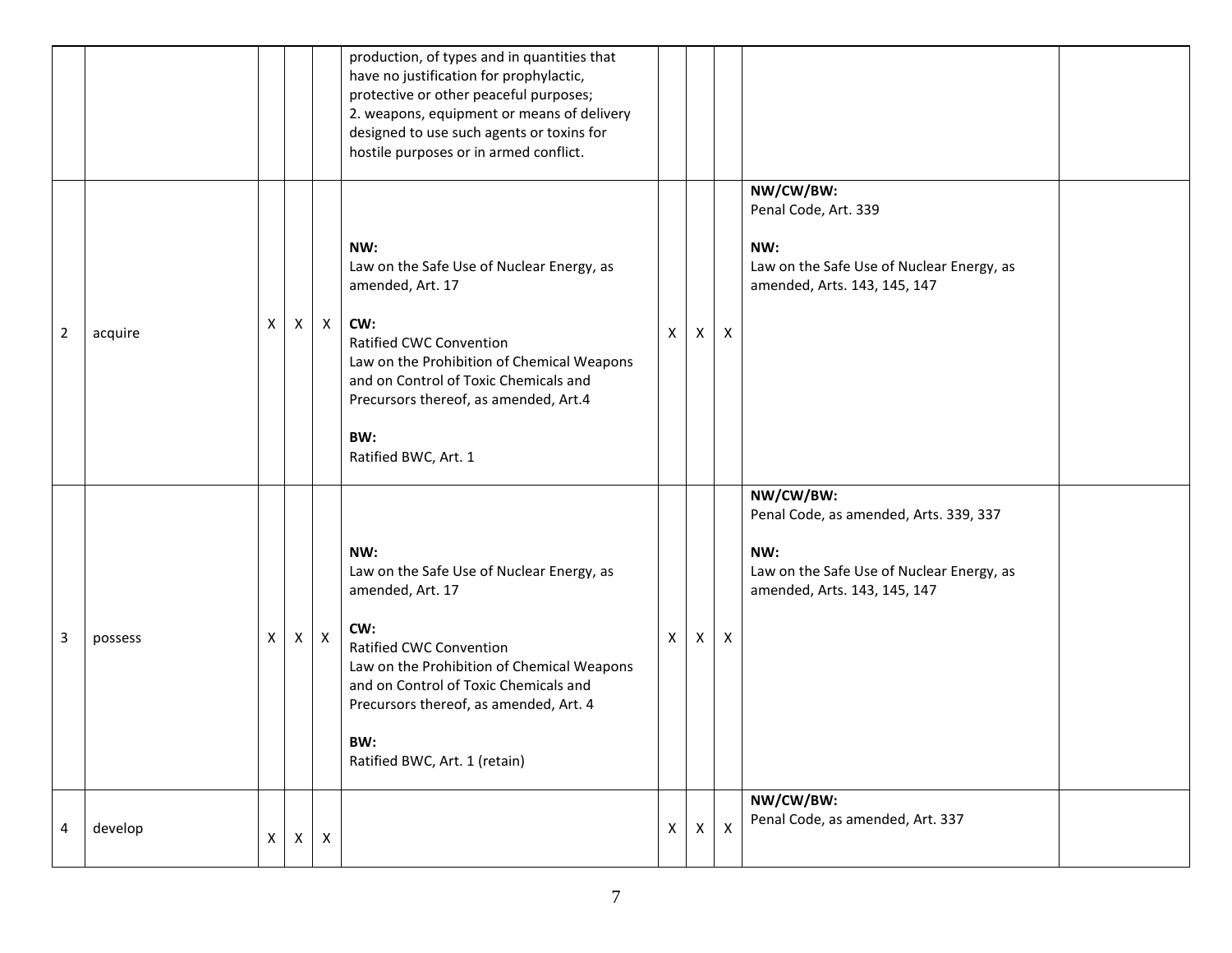|   |           |   |                           |              | NW:<br>Law on the Safe Use of Nuclear Energy, as<br>amended, Art. 17<br>CW:<br>Ratified CWC Convention<br>Law on the Prohibition of Chemical Weapons<br>and on Control of Toxic Chemicals and<br>Precursors thereof, as amended, Art. 4<br>BW:<br>Ratified BWC, Art. 1                                                                                                                                                                                                                                                         |              |   |                           | NW:<br>Law on the Safe Use of Nuclear Energy, as<br>amended, Art. 145                                                        |  |
|---|-----------|---|---------------------------|--------------|--------------------------------------------------------------------------------------------------------------------------------------------------------------------------------------------------------------------------------------------------------------------------------------------------------------------------------------------------------------------------------------------------------------------------------------------------------------------------------------------------------------------------------|--------------|---|---------------------------|------------------------------------------------------------------------------------------------------------------------------|--|
| 5 | transport | X | $\boldsymbol{\mathsf{X}}$ | $\mathsf{X}$ | NW:<br>Law on the Safe Use of Nuclear Energy, as<br>amended, Art. 17<br>CW/BW:<br>Penal Code, as amended, Art. 337                                                                                                                                                                                                                                                                                                                                                                                                             | $\mathsf{X}$ | X | $\boldsymbol{\mathsf{X}}$ | NW/CW/BW:<br>Penal Code, as amended, Art. 337<br>NW:<br>Law on the Safe Use of Nuclear Energy, as<br>amended, Arts. 145, 147 |  |
| 6 | transfer  | X | $\mathsf{X}$              | $\mathsf{X}$ | NW:<br>Law on the Safe Use of Nuclear Energy, as<br>amended, Art. 17<br>Law on the Export Control of Defense -Related<br>Products and Dual-Use Items and Technologies<br>(adopted 2011, amended as of 2017)<br>CW:<br>Ratified CWC Convention<br>Law on the Prohibition of Chemical Weapons<br>and on Control of Toxic Chemicals and<br>Precursors thereof, as amended, Art. 4<br>BW:<br>Law on the Export Control of Defense-Related<br>Products and Dual-Use Items and<br>Technologies, as amended<br>Ratified BWC, Art. III | X            | X | X                         | NW:<br>Penal Code, as amended, Arts. 337, 339<br>Law on Safe Use of Nuclear Energy, as<br>amended, Arts. 145, 147            |  |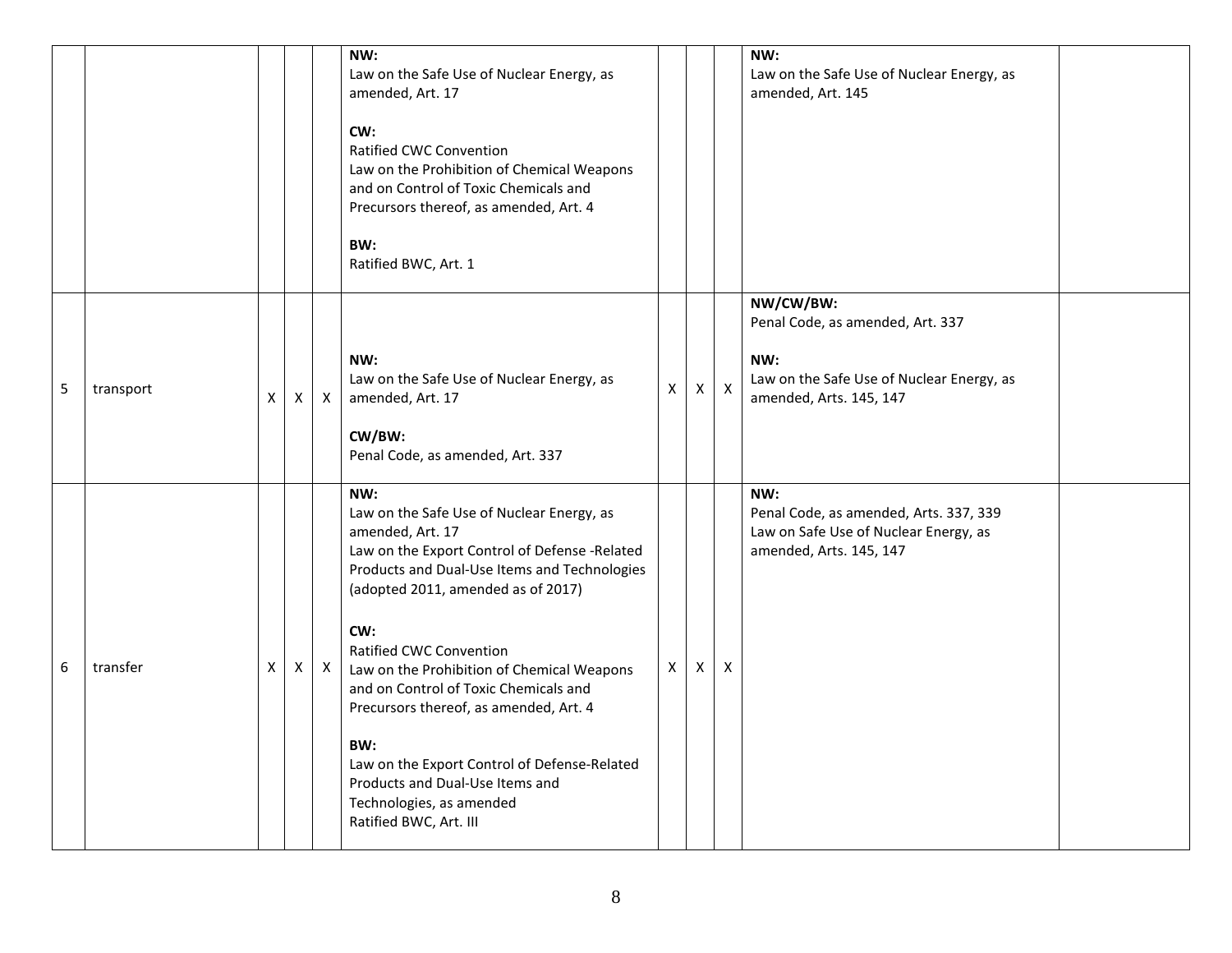| $\overline{7}$   | use                                                  | Χ | $\mathsf{X}$ | $\mathsf{X}$ | NW:<br>Law on the Safe Use of Nuclear Energy, 2002,<br>as amended, Art. 17<br>CW:<br>Ratified CWC Convention<br>Law on the Export Control of Defense-Related<br>Products and Dual-Use Items and<br>Technologies, as amended<br>Law on the Prohibition of Chemical Weapons<br>and on Control of Toxic Chemicals and<br>Precursors thereof, as amended, Art. 4<br>BW:<br>Ratified 1925 Geneva Protocol and ratified<br>International Convention for the Suppression<br>of Terrorist Bombings | X | X | $\mathsf{x}$ | NW/CW/BW:<br>Penal Code, as amended, Art. 337 (processes);<br>Art. 415: (1) A person who in violation of the<br>provisions of international humanitarian law<br>and the rules of warfare uses or orders the use<br>of nuclear, chemical, bacteriological, biological<br>or toxin weapons or other prohibited means of<br>warfare, shall be punished by deprivation of<br>liberty from three to ten years. (2) (Additional -<br>SG No. 153/1998) If from the above especially<br>grave consequences have followed, the<br>punishment shall be deprivation of liberty from<br>ten to twenty years, or a life sentence without<br>the possibility of commutation; Art. 415a: A<br>person who undertakes military preparation for<br>using nuclear, chemical, bacteriological,<br>biological or toxin weapons as a method of<br>warfare, shall be punished by deprivation of<br>liberty from one to six years. |  |
|------------------|------------------------------------------------------|---|--------------|--------------|--------------------------------------------------------------------------------------------------------------------------------------------------------------------------------------------------------------------------------------------------------------------------------------------------------------------------------------------------------------------------------------------------------------------------------------------------------------------------------------------|---|---|--------------|------------------------------------------------------------------------------------------------------------------------------------------------------------------------------------------------------------------------------------------------------------------------------------------------------------------------------------------------------------------------------------------------------------------------------------------------------------------------------------------------------------------------------------------------------------------------------------------------------------------------------------------------------------------------------------------------------------------------------------------------------------------------------------------------------------------------------------------------------------------------------------------------------------|--|
| 8                | attempt to engage in<br>abovementioned<br>activities | X | Χ            | X            | NW/CW/BW:<br>Penal Code, as amended, Arts. 18, 19                                                                                                                                                                                                                                                                                                                                                                                                                                          | X | X | Х            | NW/CW/BW:<br>Penal Code, as amended, Arts. 18, 19                                                                                                                                                                                                                                                                                                                                                                                                                                                                                                                                                                                                                                                                                                                                                                                                                                                          |  |
| $\boldsymbol{9}$ | participate as an<br>accomplice in                   | X | X            | $\mathsf{X}$ | NW/CW/BW:<br>Penal Code, as amended, Arts. 20, 21                                                                                                                                                                                                                                                                                                                                                                                                                                          | X | X | X            | NW/CW/BW:<br>Penal Code, as amended, Art. 21: 1) All                                                                                                                                                                                                                                                                                                                                                                                                                                                                                                                                                                                                                                                                                                                                                                                                                                                       |  |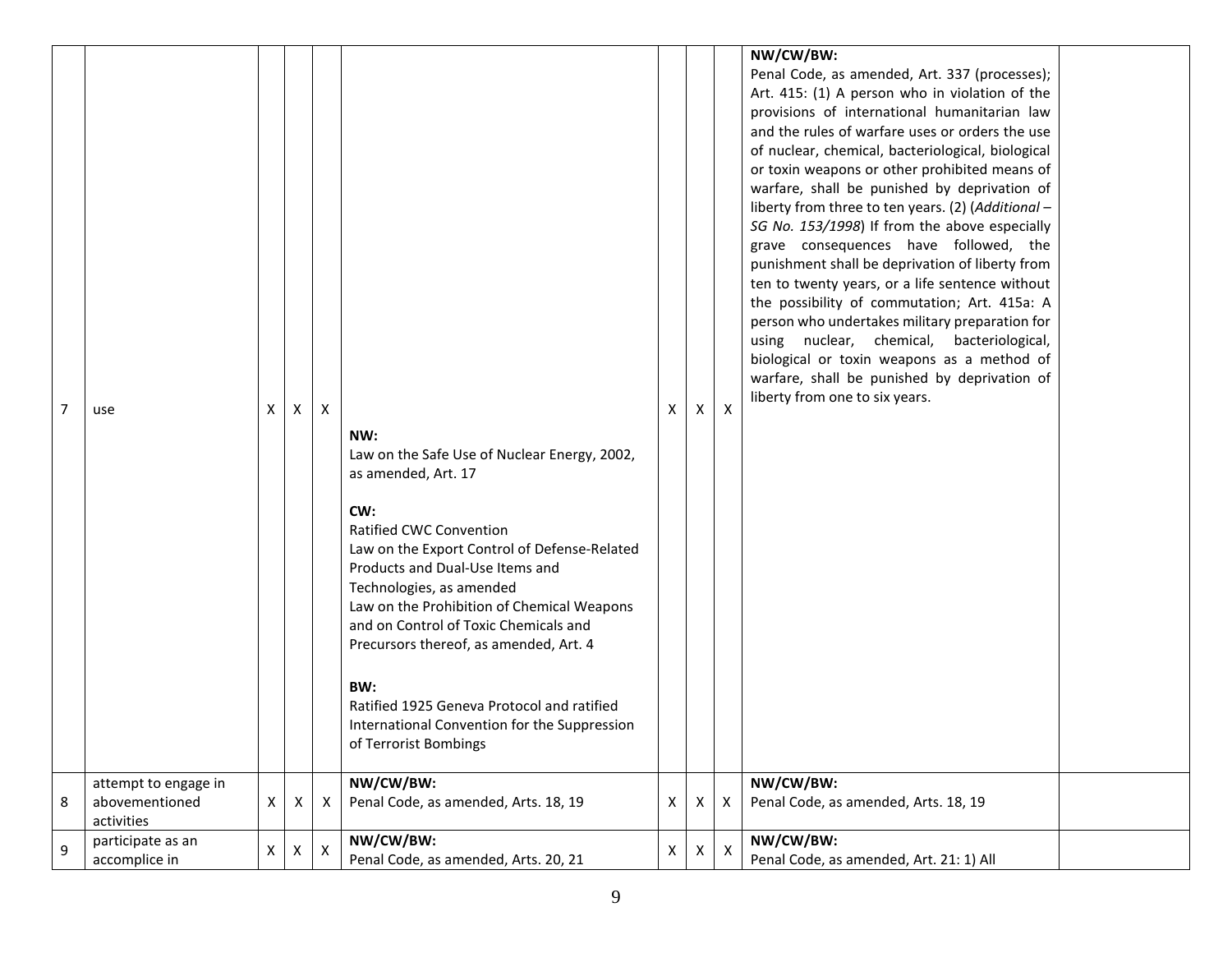|    | abovementioned<br>activities                                              |   |              |              | CW:                                                                                                                                                                                                                        |              |              |                           | accomplices shall be punished by the<br>punishment provided for the perpetrated<br>crime, with due consideration of the nature<br>and degree of their participation. (2) Abettors<br>and accessories shall be held responsible only<br>for what they have intentionally abetted or by<br>what they have assisted the perpetrator; Arts.<br>337, 339, 415 |
|----|---------------------------------------------------------------------------|---|--------------|--------------|----------------------------------------------------------------------------------------------------------------------------------------------------------------------------------------------------------------------------|--------------|--------------|---------------------------|----------------------------------------------------------------------------------------------------------------------------------------------------------------------------------------------------------------------------------------------------------------------------------------------------------------------------------------------------------|
|    |                                                                           |   |              |              | Law on the Prohibition of Chemical Weapons<br>and on Control of Toxic Chemicals and<br>Precursors thereof, as amended, Art. 4<br>BW:<br>Ratified BWC, Art. III                                                             |              |              |                           |                                                                                                                                                                                                                                                                                                                                                          |
| 10 | assist in<br>abovementioned<br>activities                                 | X | X            | $\mathsf{X}$ | NW/CW/BW:<br>Penal Code, as amended, Arts. 20, 22<br>CW:<br>Law on the Prohibition of Chemical Weapons<br>and on Control of Toxic Chemicals and<br>Precursors thereof, as amended, Art. 4<br>BW:<br>Ratified BWC, Art. III | $\mathsf{X}$ | $\mathsf{x}$ | X                         | NW/CW/BW:<br>Penal Code, as amended, Arts. 20, 22, 337,<br>339, 415                                                                                                                                                                                                                                                                                      |
| 11 | finance<br>abovementioned<br>activities                                   | X | $\mathsf{X}$ | $\mathsf{X}$ | NW/CW/BW:<br>Penal Code, as amended, Arts. 20, 108a<br>Law on Measures against Financing Terrorist<br>Activities (2003), as amended of 2018                                                                                | X            | X            | X                         | NW/CW/BW:<br>Penal Code, as amended, Arts. 21, 108a<br>(terrorist intent in committing the crimes<br>described in Penal Code), 337, 339                                                                                                                                                                                                                  |
| 12 | abovementioned<br>activities related to<br>means of delivery <sup>1</sup> |   | X            | $\mathsf{X}$ | CW:<br>Law on the Prohibition of Chemical Weapons<br>and on Control of Toxic Chemicals and<br>Precursors thereof, as amended<br>BW:<br>Ratified BWC, Art. III                                                              |              | X            | $\boldsymbol{\mathsf{X}}$ | CW/BW:<br>Penal Code, as amended, Arts. 21, 108c<br>(terrorist intent in committing the crimes<br>described in Penal Code Arts. 337and 339)                                                                                                                                                                                                              |

1. Means of delivery: missiles, rockets and other unmanned systems capable of delivering nuclear, chemical, or biological weapons that are specially designed for such use.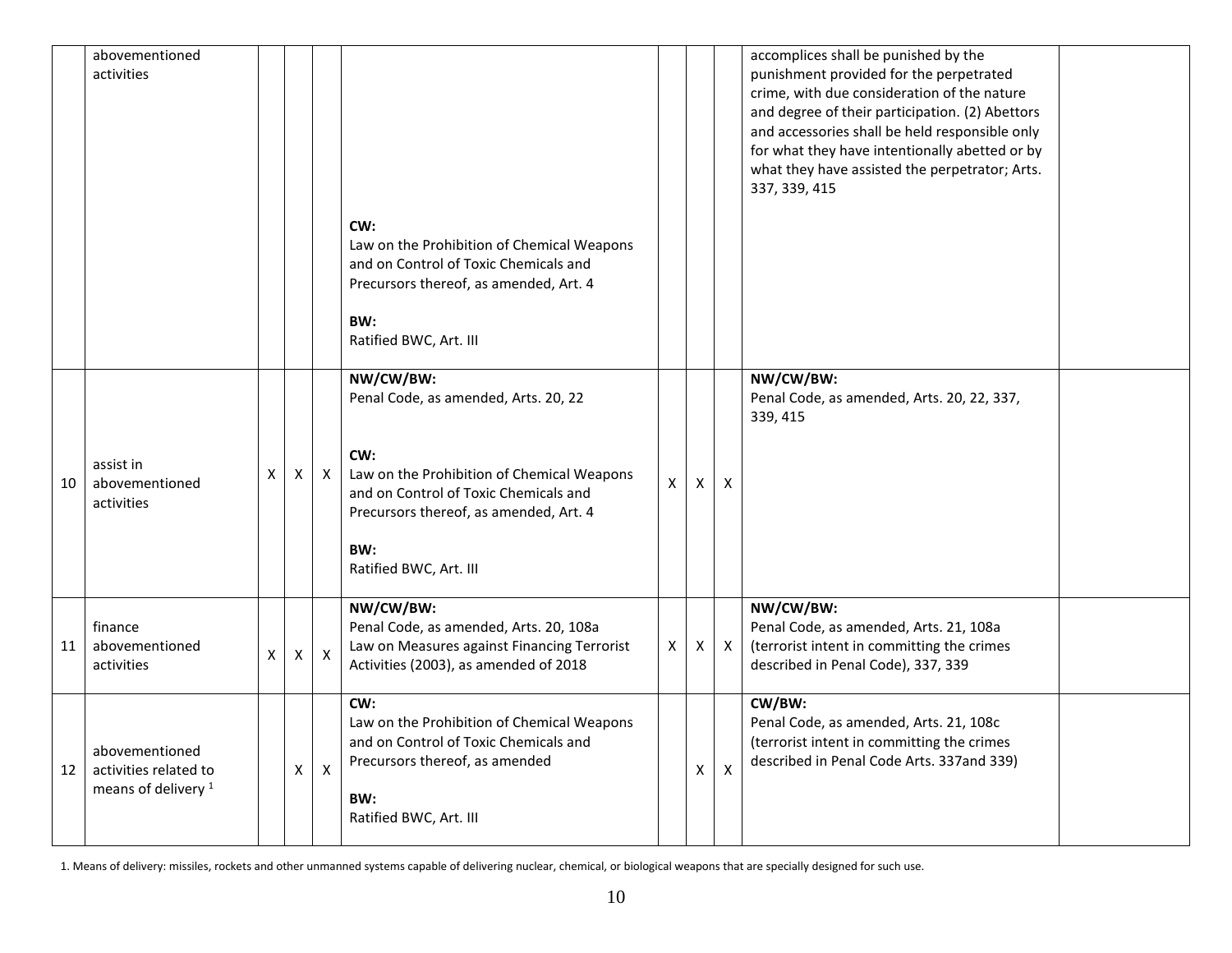### **III. OP 3 (a) and (b) - Account for/Secure/Physically protect NW, CW and BW, including Related Materials <sup>2</sup>**

|                | <b>Measures to establish</b><br>domestic controls to prevent                                                  |                  |                            |                      | National legal and/or regulatory framework                                                                                                                                                                                                                                                                                                                                                                                                                                                                |   |                        | <b>Enforcement and civil/criminal penalties</b> |                                                                                                                                                                                                                                                                                                                                                                                                                                                                                                                                                                                                                                                                               |  |
|----------------|---------------------------------------------------------------------------------------------------------------|------------------|----------------------------|----------------------|-----------------------------------------------------------------------------------------------------------------------------------------------------------------------------------------------------------------------------------------------------------------------------------------------------------------------------------------------------------------------------------------------------------------------------------------------------------------------------------------------------------|---|------------------------|-------------------------------------------------|-------------------------------------------------------------------------------------------------------------------------------------------------------------------------------------------------------------------------------------------------------------------------------------------------------------------------------------------------------------------------------------------------------------------------------------------------------------------------------------------------------------------------------------------------------------------------------------------------------------------------------------------------------------------------------|--|
|                | the proliferation of NW, CW,<br><b>BW, and their means of</b><br>delivery; controls over<br>related materials | $\mathbf N$<br>W | $X$ /?<br>$\mathbf c$<br>W | $\, {\bf B} \,$<br>W | $X$ /?<br><b>Source document</b><br>$\mathbf N$<br>$\mathbf c$<br>B.<br>W<br>W<br>W                                                                                                                                                                                                                                                                                                                                                                                                                       |   | <b>Source document</b> | <b>Remarks</b>                                  |                                                                                                                                                                                                                                                                                                                                                                                                                                                                                                                                                                                                                                                                               |  |
| $\mathbf{1}$   | Measures to account for<br>production                                                                         | X                | $\pmb{\mathsf{X}}$         |                      | NW:<br>Law on the Safe Use of Nuclear Energy, as<br>amended<br>Commission Regulation (Euratom) No<br>302/2005 of 8 February 2005 on the<br>application of Euratom safeguards<br>INFCIRC/193 and Additional Protocol<br>CW:<br>Law on the Prohibition of Chemical Weapons<br>and on Control of Toxic Chemicals and<br>Precursors thereof, as amended, Arts. 13, 14,<br>15 and 16<br>Law on Protection Against the Harmful Impact<br>of Chemical Substances and Preparations of<br>2003, amended as of 2015 | X | X                      |                                                 | NW:<br>Law on the Safe Use of Nuclear Energy, as<br>amended, Chapter 11, Section I<br><b>EURATOM Treaty, Art. 83</b><br>Commission Recommendation of 11 February<br>2009 on the implementation of a nuclear<br>material accountancy and control system by<br>operators of nuclear installations<br>CW:<br>Penal Code, as amended, Art. 354(4)<br>Law on the Prohibition of Chemical Weapons<br>and on Control of Toxic Chemicals and<br>Precursors thereof, as amended, Art. 26: A<br>person, who does not respect the requirements<br>of Arts. 13, 14, 15 and 16 shall be punished by a<br>fine of 10,000 to 15,000 Levs or a property<br>sanction of 25,000 to 50,000 Levs. |  |
| $\overline{2}$ | Measures to account for<br>use                                                                                | X                | X                          |                      | NW:<br>Law on the Safe Use of Nuclear Energy, as<br>amended, Arts. 1, 15<br>Commission Regulation (Euratom) No<br>302/2005 of 8 February 2005 on the<br>application of Euratom safeguards<br>INFCIRC/193 and Additional Protocol<br>CW:<br>Law on the Prohibition of Chemical Weapons<br>and on Control of Toxic Chemicals and                                                                                                                                                                            | X | Χ                      |                                                 | NW:<br>Law on the Safe Use of Nuclear Energy, as<br>amended, Chapter 11, Section I<br><b>EURATOM Treaty, Art. 83</b><br>Commission Recommendation of 11 February<br>2009 on the implementation of a nuclear<br>material accountancy and control system by<br>operators of nuclear installations<br>CW:<br>Penal Code, as amended, Art. 354(4)<br>Law on the Prohibition of Chemical Weapons<br>and on Control of Toxic Chemicals and                                                                                                                                                                                                                                          |  |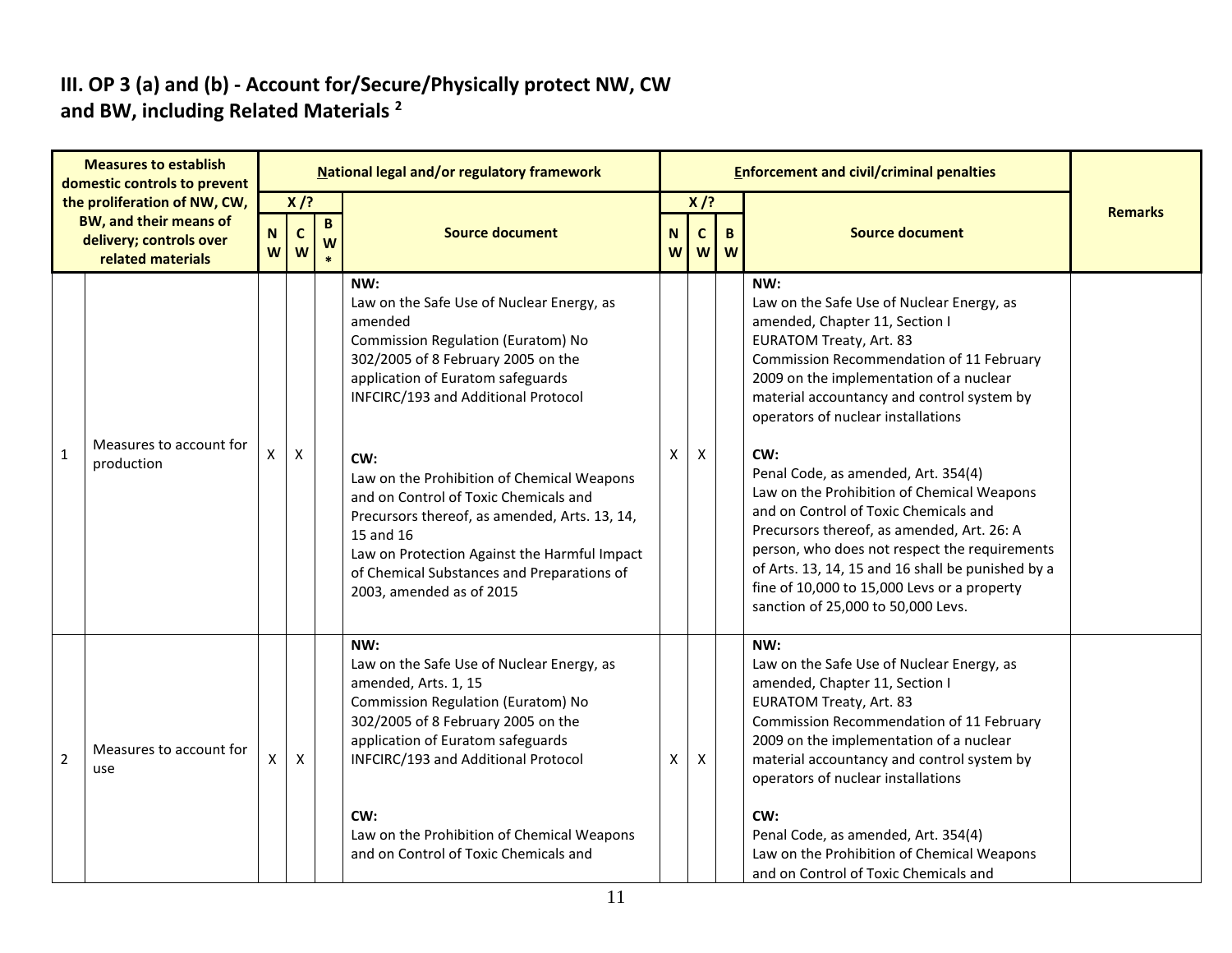|   |                                      |   |   |              | Precursors thereof, as amended, Arts. 13, 14,<br>15, 16                                                                                                                                                                                                                                                                                                                                                                                                                                              |   |   |              | Precursors thereof, as amended, Art. 26: Any<br>individual who does not observe the<br>requirements under Arts. 13, 14, 15 and 16 shall<br>be penalized by a fine to the extent of 10,000 up<br>to 15,000 Levs or a property sanction to the<br>extent of 25,000 up to 50,000 Levs.                                                                                                                                                                                                                                                                                                                                                                                                                                                                                                              |  |
|---|--------------------------------------|---|---|--------------|------------------------------------------------------------------------------------------------------------------------------------------------------------------------------------------------------------------------------------------------------------------------------------------------------------------------------------------------------------------------------------------------------------------------------------------------------------------------------------------------------|---|---|--------------|--------------------------------------------------------------------------------------------------------------------------------------------------------------------------------------------------------------------------------------------------------------------------------------------------------------------------------------------------------------------------------------------------------------------------------------------------------------------------------------------------------------------------------------------------------------------------------------------------------------------------------------------------------------------------------------------------------------------------------------------------------------------------------------------------|--|
| 3 | Measures to account for<br>storage   | X | Χ |              | NW:<br>Law on the Safe Use of Nuclear Energy, as<br>amended, Arts. 13, 14, 15, 16<br>Commission Regulation (Euratom) No<br>302/2005 of 8 February 2005 on the<br>application of Euratom safeguards<br>INFCIRC/193 and Additional Protocol<br>CW:<br>Law on the Prohibition of Chemical Weapons<br>and on Control of Toxic Chemicals and<br>Precursors thereof, as amended<br>Law on the Protection Against the Harmful<br>Impact of Chemical Substances and<br>Preparations, as amended              | X | Χ |              | NW:<br>Law on the Safe Use of Nuclear Energy, as<br>amended, Chapter 11, Section I<br><b>EURATOM Treaty, Art. 83</b><br>Commission Recommendation of 11 February<br>2009 on the implementation of a nuclear<br>material accountancy and control system by<br>operators of nuclear installations<br>CW:<br>Law on the Prohibition of Chemical Weapons<br>and on Control of Toxic Chemicals and<br>Precursors thereof, as amended, Art. 26                                                                                                                                                                                                                                                                                                                                                         |  |
| 4 | Measures to account for<br>transport | X | X | $\mathsf{X}$ | NW/CW/BW:<br>EU Directive 2008/68/EC of 24 September 2008<br>on the inland transport of dangerous goods<br>(adapting ADR, RID and ADN for intra EU<br>transfers), as amended<br>Party to ADR and RID agreements<br>Law on Automobile Carriage (1999) (in<br>accordance with ADR)<br>Law on Road Traffic (1999)<br>Regulations on Carriage of Dangerous Goods<br>Law on Civil Aviation (1972)<br>Law on Maritime Space, Internal Waterways<br>and Harbours (2000)<br>Law on Railroad Transport (2000) | Х | X | $\mathsf{X}$ | NW/CW/BW:<br>Party to ADR and RID agreements<br>Penal Code, as amended, Art. 233: A person<br>who, without a relevant, license, registration or<br>permit, exports, imports, transfers, transits, acts<br>as intermediary in transactions with weaponry<br>or goods or technologies with dual application,<br>and when such activities are carried out in<br>violation of prohibitions, restrictions or<br>sanctions imposed by the Security Council of the<br>United Nations, the Organization for Security<br>and Cooperation in Europe or the European<br>Union indicated in the Council of Ministers or<br>arising from international treaty to which<br>Bulgaria is a State party, shall be punished with<br>imprisonment of up to six years and a fine up to<br>two hundred thousand Levs. |  |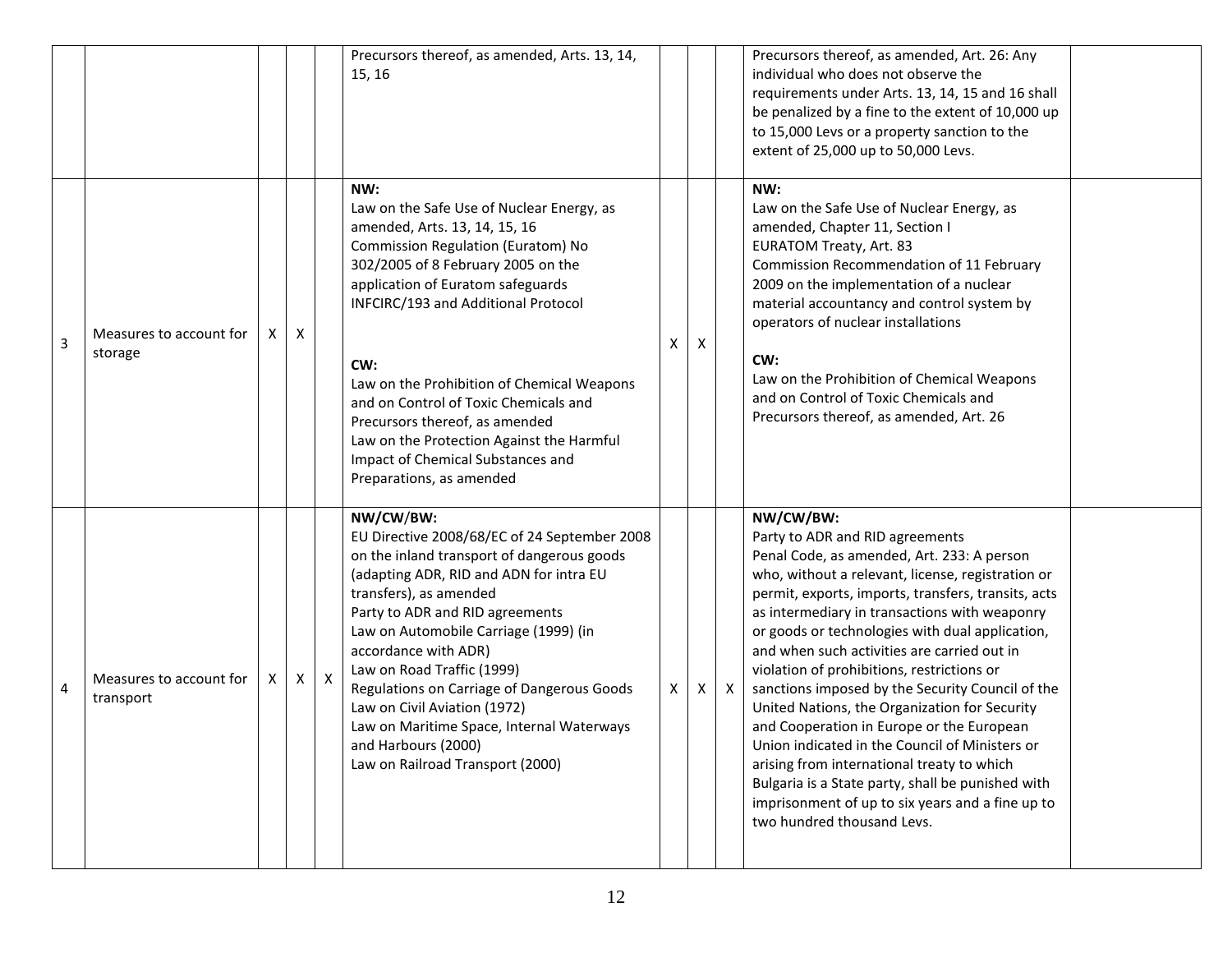|   |                                  |                |   |         | NW:<br>Law on the Safe Use of Nuclear Energy, 2002,<br>as amended, Art. 1: A permit may be issued for<br>transportation of nuclear material                                                                                                                                          |   |   |         | NW:<br>Law on the Safe Use of Nuclear Energy, 2002, as<br>amended, Chapter 11, Section I<br>CW:<br>Penal Code, as amended, Art. 338: A person<br>who, while keeping, transporting, sending or<br>working with explosives, firearms or<br>ammunition, fails to take the necessary safety<br>measures, particularly measures provided by the<br>respective rules, regulations or instructions, shall<br>be punished with imprisonment of one to five<br>years or a fine of five hundred to three thousand<br>Levs; Art. 339b: The one who produces,<br>transports, holds, acquires or transfers products<br>or technologies with dual use, as determined by<br>law or an instrument of the Council of Ministers,<br>with a view to be used for making transactions in<br>breach of prohibitions, restrictions or sanctions<br>imposed by the Security Council of the United<br>Nations Organisation, by the Organisation for<br>Security and Cooperation in Europe or by the<br>European Union, or stemming from an<br>international agreement to which the Republic<br>of Bulgaria is a party<br>BW:<br>Transportation follows the norms of OIE |  |
|---|----------------------------------|----------------|---|---------|--------------------------------------------------------------------------------------------------------------------------------------------------------------------------------------------------------------------------------------------------------------------------------------|---|---|---------|------------------------------------------------------------------------------------------------------------------------------------------------------------------------------------------------------------------------------------------------------------------------------------------------------------------------------------------------------------------------------------------------------------------------------------------------------------------------------------------------------------------------------------------------------------------------------------------------------------------------------------------------------------------------------------------------------------------------------------------------------------------------------------------------------------------------------------------------------------------------------------------------------------------------------------------------------------------------------------------------------------------------------------------------------------------------------------------------------------------------------------------------|--|
| 5 | Measures to secure<br>production | $\pmb{\times}$ | X | $\cdot$ | NW:<br>Law on the Safe Use of Nuclear Energy, 2002,<br>as amended, Arts. 1, 2, 15, 23, Section 1<br>CW:<br>Law on the Prohibition of Chemical Weapons<br>and on Control of Toxic Chemicals and<br>Precursors thereof, as amended<br>BW:<br>Penal Code, as amended, Arts. 349 and 352 | X | X | $\cdot$ | NW:<br>Law on the Safe Use of Nuclear Energy, 2002, as<br>amended, Art 23, Chapter 11, Section I<br>CW:<br>Penal Code, as amended, Art. 354<br>Law on the Prohibition of Chemical Weapons<br>and on Control of Toxic Chemicals and<br>Precursors thereof, as amended, Chapter 7<br>BW:<br>Penal Code, as amended, Arts. 349 and 352                                                                                                                                                                                                                                                                                                                                                                                                                                                                                                                                                                                                                                                                                                                                                                                                            |  |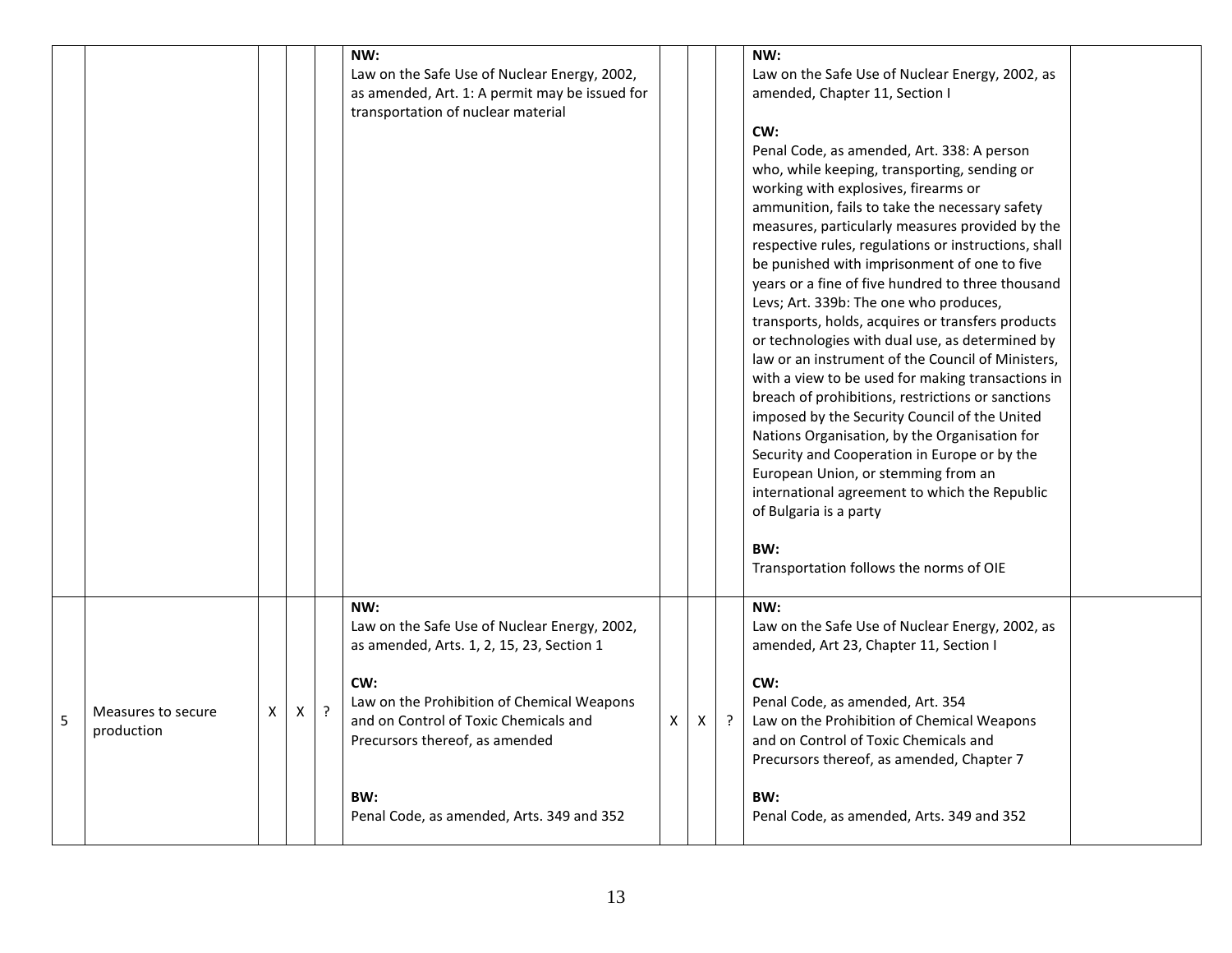| 6 | Measures to secure use          | X | Χ            | $\mathsf{x}$ | NW:<br>Law on the Safe Use of Nuclear Energy, 2002,<br>as amended, Arts. 15, 23, Section 1<br>CW:<br>Law on the Prohibition of Chemical Weapons<br>and on Control of Toxic Chemicals and<br>Precursors thereof, as amended<br>BW:<br>Law on Environmental Protection of 2002,<br>amended in 2019 (Security of laboratories and<br>services is further enhanced)<br>Directive 2000/54/EC of the EU of 18<br>September 2000<br>Penal Code, as amended, Art. 349 | X | X | $\mathsf{X}$ | NW:<br>Law on the Safe Use of Nuclear Energy, 2002, as<br>amended, Art 23, Chapter 11, Section 1<br>CW:<br>Law on the Prohibition of Chemical Weapons<br>and on Control of Toxic Chemicals and<br>Precursors thereof, as amended, Chapter 7<br>BW:<br>Law on Environmental Protection, as amended<br>(Security of laboratories and services is further<br>enhanced)<br>Directive 2000/54/EC of the EU of 18 September<br>2000<br>Penal Code, as amended, Art. 349 |  |
|---|---------------------------------|---|--------------|--------------|---------------------------------------------------------------------------------------------------------------------------------------------------------------------------------------------------------------------------------------------------------------------------------------------------------------------------------------------------------------------------------------------------------------------------------------------------------------|---|---|--------------|-------------------------------------------------------------------------------------------------------------------------------------------------------------------------------------------------------------------------------------------------------------------------------------------------------------------------------------------------------------------------------------------------------------------------------------------------------------------|--|
| 7 | Measures to secure<br>storage   | Х | Χ            | X            | NW:<br>Law on the Safe Use of Nuclear Energy, as<br>amended, Art. 15, Section 1<br>CW:<br>Law on the Prohibition of Chemical Weapons<br>and on Control of Toxic Chemicals and<br>Precursors thereof, as amended<br>BW:<br>Law on Environmental Protection of 2002, as<br>amended (Security of laboratories and services<br>is further enhanced)                                                                                                               | X | X | $\mathsf{X}$ | NW:<br>Law on the Safe Use of Nuclear Energy, as<br>amended, Chapter 11, Section 1<br>CW:<br>Penal Code, as amended, Art. 354(4)<br>Law on the Prohibition of Chemical Weapons<br>and on Control of Toxic Chemicals and<br>Precursors thereof, as amended, Chapter 7<br>BW:<br>Law on Environmental Protection of 2002, as<br>amended (Security of laboratories and services is<br>further enhanced)                                                              |  |
| 8 | Measures to secure<br>transport | X | $\mathsf{X}$ | $\mathsf{X}$ | NW/CW/BW:<br>EU Directive 2008/68/EC of 24 September 2008<br>on the inland transport of dangerous goods<br>(adapting ADR, RID and ADN for intra EU<br>transfers), as amended<br>Party to ADR and RID agreements<br>CW/BW:<br>Regulation (EC) No 1272/2008 of the European<br>Parliament and of the Council of 16 December<br>2008 on classification, labelling and packaging<br>of substances and mixtures                                                    | X | X | X            | NW/CW/BW:<br>Party to ADR and RID agreements                                                                                                                                                                                                                                                                                                                                                                                                                      |  |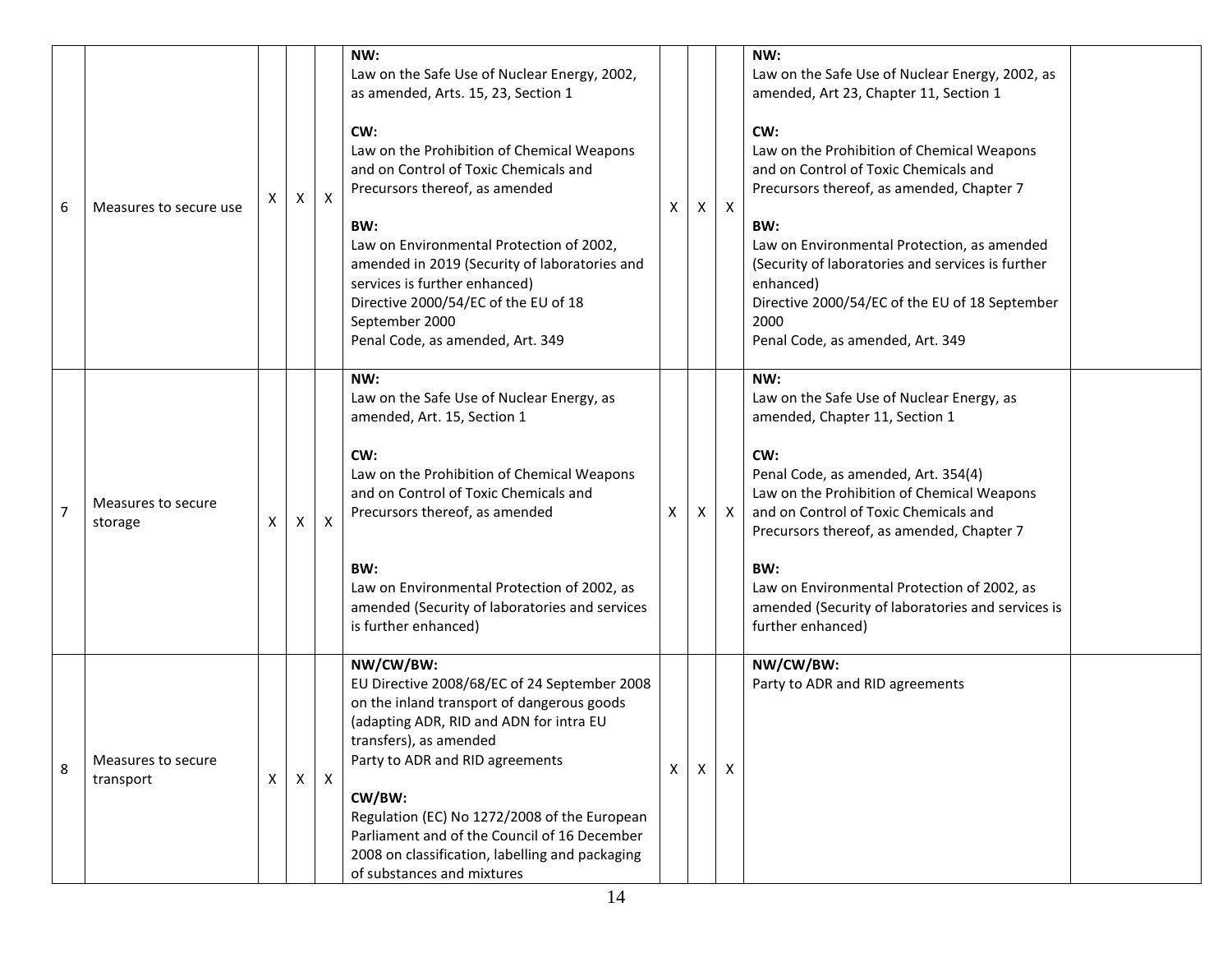|    |                                 |   |   |              | Law on Road Traffic (1999)<br>Regulations on Carriage of Dangerous Goods<br>Law on Civil Aviation (1972)<br>Law on Railroad Transport (2000)<br>Law on Maritime Space, Internal Waterways<br>and Harbours (2000)<br>Law on Automobile Carriage (1999), in<br>accordance with ADR                                                                                                                                            |   |   |                                                                                                                                                                                                                                                                                                                                                     |  |
|----|---------------------------------|---|---|--------------|-----------------------------------------------------------------------------------------------------------------------------------------------------------------------------------------------------------------------------------------------------------------------------------------------------------------------------------------------------------------------------------------------------------------------------|---|---|-----------------------------------------------------------------------------------------------------------------------------------------------------------------------------------------------------------------------------------------------------------------------------------------------------------------------------------------------------|--|
|    |                                 |   |   |              | NW:<br>Law on the Safe Use of Nuclear Energy, as<br>amended, Art. 15<br>Regulations for Provision of Physical Protection<br>of Nuclear Facilities and Nuclear Material and<br>Radioactive Substances (2004)                                                                                                                                                                                                                 |   |   | NW:<br>Law on the Safe Use of Nuclear Energy, as<br>amended, Chapter 11, Section 1                                                                                                                                                                                                                                                                  |  |
|    |                                 |   |   |              | NW:<br>Law on the Safe Use of Nuclear Energy of 2002<br>as amended, Art. 17, Chapter 7<br>Regulations for Provision of Physical Protection<br>of Nuclear Facilities, Nuclear Material and<br>Radioactive Substances (2004)                                                                                                                                                                                                  |   |   | NW:<br>Law on the Safe Use of Nuclear Energy,<br>as amended, Chapter 11, Section 1                                                                                                                                                                                                                                                                  |  |
| 9  | Physical protection<br>measures | X | X | $\mathsf{X}$ | CW:<br>Protection Against the Harmful Impact of<br><b>Chemical Substances and Mixtures Act</b><br>Art. 4b (SG No. 95/2006, amended, SG No.<br>63/2010, effective 13 August 2010): (1) The<br>storage procedures and methods for<br>dangerous chemical substances and mixtures<br>shall be laid down in an ordinance by the<br><b>Council of Ministers.</b><br>BW:<br>Directive 2000/54/EC of the EU of 18 September<br>2000 | X | X | CW:<br>Protection Against the Harmful Impact of<br><b>Chemical Substances and Mixtures Act</b><br>Art. 4b (SG No. 95/2006, amended, SG No.<br>63/2010, effective 13 August 2010): (1) The<br>storage procedures and methods for dangerous<br>chemical substances and mixtures shall be laid<br>down in an ordinance by the Council of<br>Ministers. |  |
|    |                                 |   |   |              |                                                                                                                                                                                                                                                                                                                                                                                                                             |   |   |                                                                                                                                                                                                                                                                                                                                                     |  |
| 10 | Personnel Reliability           | X |   |              | NW:<br>Law on the Safe Use of Nuclear Energy of 2002,<br>as amended, Art. 1: Employ only those<br>individuals who meet established statutory<br>requirements for educational attainment and<br>competence for employment at nuclear                                                                                                                                                                                         | X |   | NW:<br>Law on Safe Use of Nuclear Energy, 2002, as<br>amended, Art. 66(1): Save in the cases where<br>issued in pursuance of another special statute,<br>an individual employment licence shall be issued<br>to a person who: 1. satisfies the medical and<br>psychophysiological requirements for the                                              |  |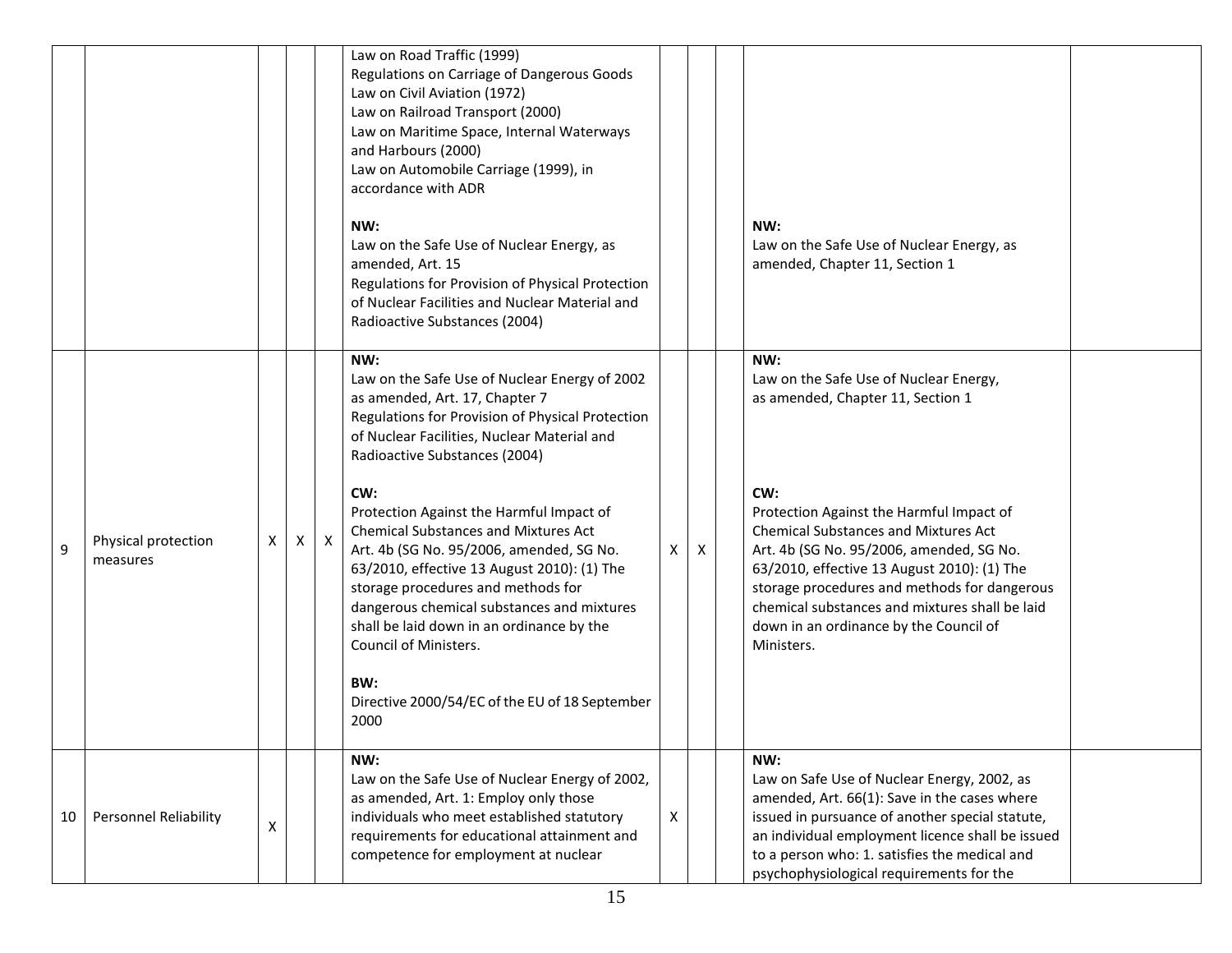|  |  | facilities or with sources of ionising radiation; |  | relevant activity, as determined by the Minister     |  |
|--|--|---------------------------------------------------|--|------------------------------------------------------|--|
|  |  | Arts. 18, 66                                      |  | of Health; 2. satisfies the requirements for         |  |
|  |  |                                                   |  | attainment of a level of education and specialist    |  |
|  |  |                                                   |  | qualifications as specified in the job description   |  |
|  |  |                                                   |  | for the relevant position; 3. has completed a        |  |
|  |  |                                                   |  | course of specialist training for the relevant       |  |
|  |  |                                                   |  | activity; 4. has successfully passed an              |  |
|  |  |                                                   |  | examination before a certifying examination          |  |
|  |  |                                                   |  | board  (4)  2 "have not been sentenced to            |  |
|  |  |                                                   |  | deprivation of liberty for publicly indictable       |  |
|  |  |                                                   |  | offences"                                            |  |
|  |  |                                                   |  | Ordinance for the provision of physical              |  |
|  |  |                                                   |  | protection of nuclear facilities, nuclear material   |  |
|  |  |                                                   |  | and radioactive substances, Art. 29: Access to       |  |
|  |  |                                                   |  | the restricted area, to the internal areas and/or    |  |
|  |  |                                                   |  | to the areas of high importance without              |  |
|  |  |                                                   |  | accompanying person is allowed only to               |  |
|  |  |                                                   |  | individuals whose reliability is established         |  |
|  |  |                                                   |  | through reliability checks. All other individuals    |  |
|  |  |                                                   |  | are allowed to enter those areas only when           |  |
|  |  |                                                   |  | accompanied by reliable person. "Reliability"        |  |
|  |  |                                                   |  | within the meaning given by this Ordinance is        |  |
|  |  |                                                   |  | the absence of any data implicating the person:      |  |
|  |  |                                                   |  | 1. in any activity directed against the interests of |  |
|  |  |                                                   |  | the Republic of Bulgaria or against any interest     |  |
|  |  |                                                   |  | which the Republic of Bulgaria has undertaken        |  |
|  |  |                                                   |  | to safeguard in pursuance of international           |  |
|  |  |                                                   |  | treaties; 2. as a participant in, or an accomplice   |  |
|  |  |                                                   |  | to, any espionage, terrorist, sabotage or            |  |
|  |  |                                                   |  | subversive activity; 3. in any other activity        |  |
|  |  |                                                   |  | directed against the national security, the          |  |
|  |  |                                                   |  | territorial integrity or the sovereignty of the      |  |
|  |  |                                                   |  | Republic of Bulgaria or aimed at changing the        |  |
|  |  |                                                   |  | constitutional order by the use of violence; 4. in   |  |
|  |  |                                                   |  | any activity directed against public order; 5. has   |  |
|  |  |                                                   |  | not been convicted of premeditated felony and        |  |
|  |  |                                                   |  | is not being prosecuted; 6. Alcoholic and/or drug    |  |
|  |  |                                                   |  | addiction or mental disorder                         |  |
|  |  |                                                   |  |                                                      |  |
|  |  |                                                   |  |                                                      |  |

2. Related materials: materials, equipment and technology covered by relevant multilateral treaties and arrangements, or included on national control lists, which could be used for the design, development, production or use of nuclear, chemical and biological weapons and their means of delivery.

\* Information required in this section may also be available in the State's Confidence Building Measures report, if submitted to the BWC Implementation Support Unit (online at: [http://www.unog.ch/80256EE600585943/\(httpPages\)/4FA4DA37A55C7966C12575780055D9E8?OpenDocument\)](http://www.unog.ch/80256EE600585943/(httpPages)/4FA4DA37A55C7966C12575780055D9E8?OpenDocument)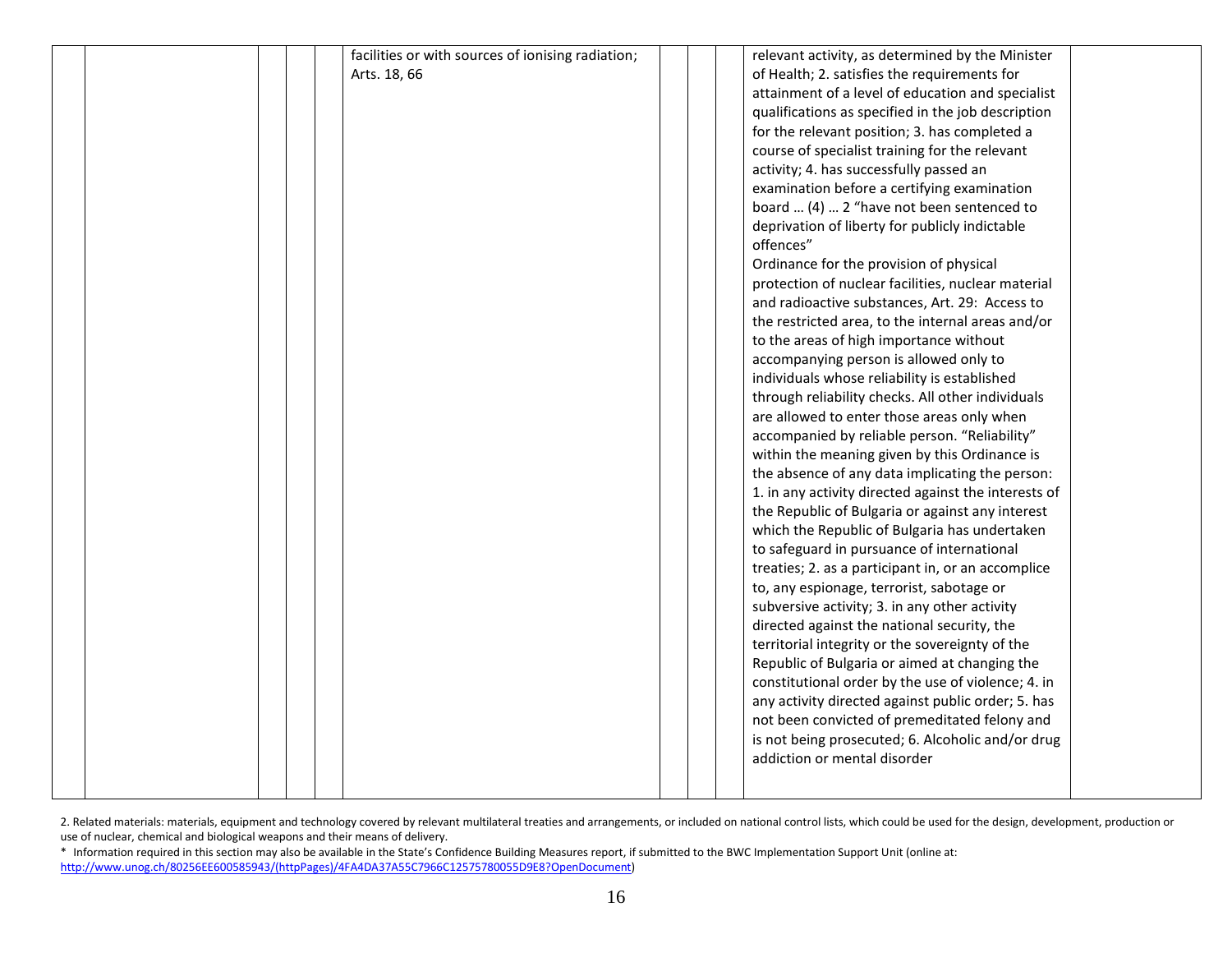| <b>Measures to establish</b><br>domestic controls to prevent<br>the proliferation of NW, and<br>their means of delivery;<br>controls over related<br>materials |                                                                                                                                                                   | <b>Source document</b>                                                                            |  |  |  |  |  |  |
|----------------------------------------------------------------------------------------------------------------------------------------------------------------|-------------------------------------------------------------------------------------------------------------------------------------------------------------------|---------------------------------------------------------------------------------------------------|--|--|--|--|--|--|
| $\mathbf{1}$                                                                                                                                                   | National regulatory<br>authority                                                                                                                                  | Law on the Safe Use of Nuclear Energy of 2002, amended in 2018<br>Nuclear Regulatory Agency (NRA) |  |  |  |  |  |  |
| $\overline{2}$                                                                                                                                                 | Licensing of nuclear<br>installations/entities/<br>use of materials                                                                                               | Law on the Safe Use of Nuclear Energy of 2002, as amended                                         |  |  |  |  |  |  |
| 3                                                                                                                                                              | IAEA Safeguards<br>Agreements                                                                                                                                     | Safeguards Agreement, 1 May 2009<br>INFCIRC/193<br>Additional Protocol, 1 May 2009                |  |  |  |  |  |  |
| 4                                                                                                                                                              | IAEA Code of Conduct<br>on Safety and Security<br>of Radioactive Sources                                                                                          | Notification pursuant to GC(47)/RES/7.B1<br>Notification pursuant to GC(48)/RES/10.D2             |  |  |  |  |  |  |
| 5                                                                                                                                                              | Supplementary<br>Guidance on the Import<br>and Export of<br>Radioactive Sources of<br>the Code of Conduct on<br>the Safety and Security<br>of Radioactive Sources |                                                                                                   |  |  |  |  |  |  |
| 6                                                                                                                                                              | IAEA Incident and<br><b>Trafficking Database</b>                                                                                                                  | Participates                                                                                      |  |  |  |  |  |  |
| $\overline{7}$                                                                                                                                                 | <b>Integrated Nuclear</b><br>Security Support Plan<br>(INSSP) / International<br><b>Physical Protection</b><br><b>Advisory Service (IPAS)</b>                     |                                                                                                   |  |  |  |  |  |  |
| 8                                                                                                                                                              | Applying the physical<br>protection<br>recommendations in<br>INFCIRC/225/Rev.5                                                                                    |                                                                                                   |  |  |  |  |  |  |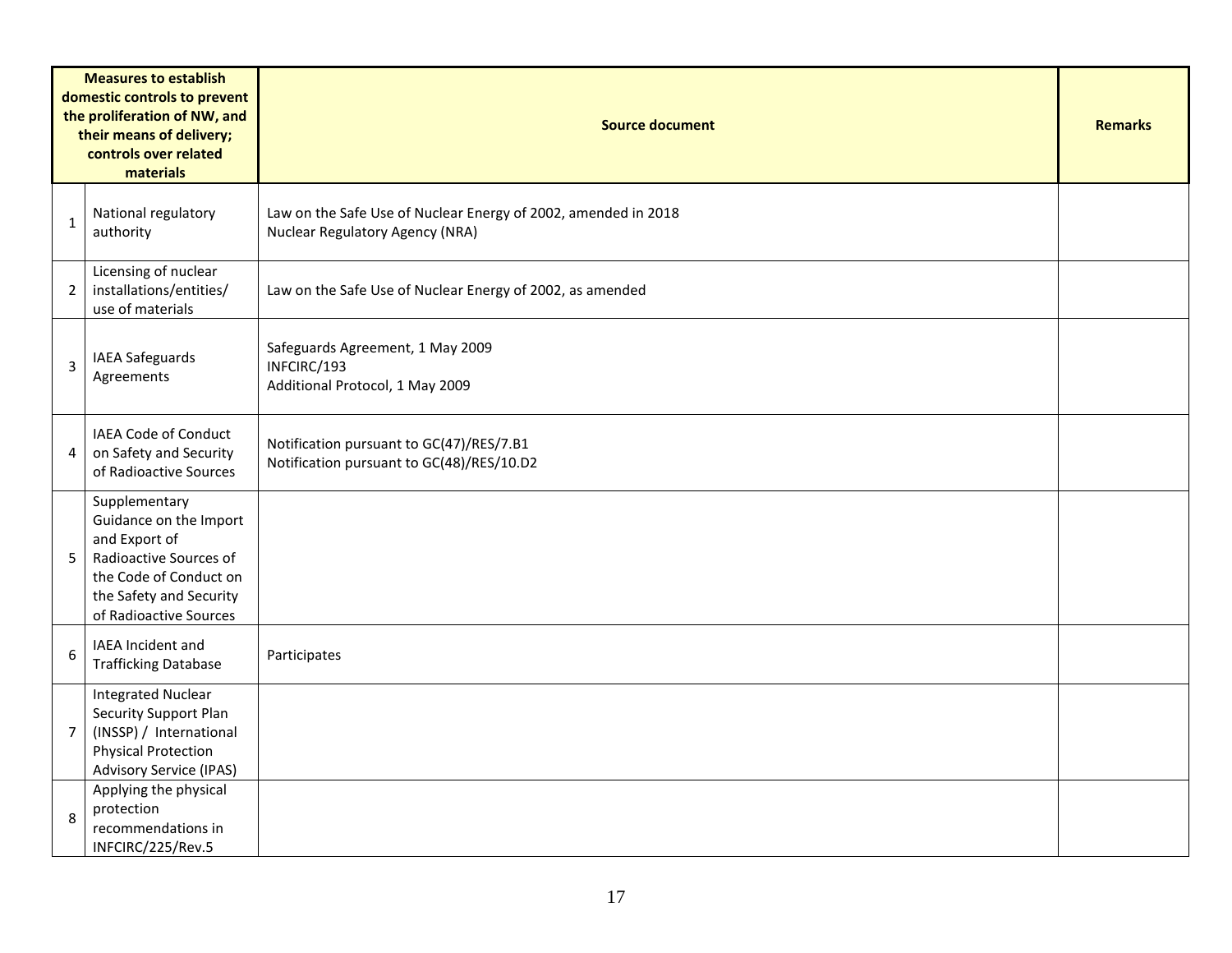|    | <b>Other Agreements</b><br>related to IAEA                                                | Joint Convention on the Safety of Spent Fuel Management and on the Safety of Radioactive Waste Management<br>Convention on Early Notification of a Nuclear Accident<br>Convention on Assistance in the Case of a Nuclear Accident or Radiological Emergency<br>Vienna Convention on Civil Liability for Nuclear Damage<br>Convention on Nuclear Safety |  |
|----|-------------------------------------------------------------------------------------------|--------------------------------------------------------------------------------------------------------------------------------------------------------------------------------------------------------------------------------------------------------------------------------------------------------------------------------------------------------|--|
| 10 | National legislation and<br>regulations related to<br>nuclear material<br>including CPPNM |                                                                                                                                                                                                                                                                                                                                                        |  |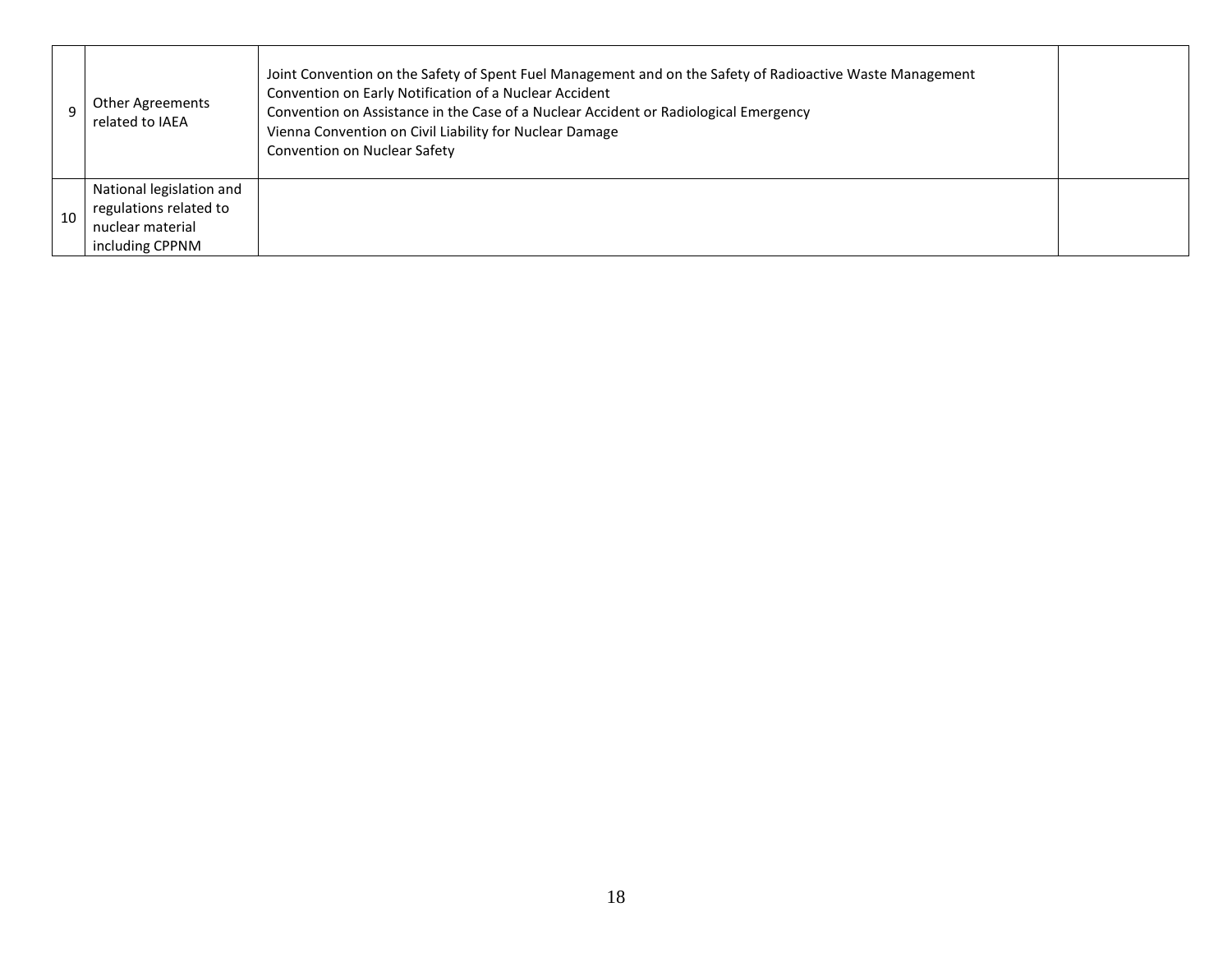### **V. OP 3 (a) and (b) - Account for/Secure/Physically protect CW including Related Materials (CW specific)**

|                         | <b>Measures to establish</b><br>domestic controls to prevent<br>the proliferation of CW, and<br>their means of delivery;<br>controls over related<br>materials | Source document                                                                                                                                                                                                                                                                                                                                                                                                                                                                                                                                                                                                                                                                                                                                                                                                                                    |  |  |  |  |  |
|-------------------------|----------------------------------------------------------------------------------------------------------------------------------------------------------------|----------------------------------------------------------------------------------------------------------------------------------------------------------------------------------------------------------------------------------------------------------------------------------------------------------------------------------------------------------------------------------------------------------------------------------------------------------------------------------------------------------------------------------------------------------------------------------------------------------------------------------------------------------------------------------------------------------------------------------------------------------------------------------------------------------------------------------------------------|--|--|--|--|--|
| $\overline{\mathbf{1}}$ | National CWC authority                                                                                                                                         | Law on the Prohibition of Chemical Weapons and on Control of Toxic Chemicals and Precursors thereof, adopted in 2000,<br>amended 2015<br>Inter-ministerial Commission for Export Control and Non-proliferation of Weapons of Mass Destruction at the Ministry of<br>Economy                                                                                                                                                                                                                                                                                                                                                                                                                                                                                                                                                                        |  |  |  |  |  |
| $\overline{2}$          | Licensing/registration of<br>installations/facilities/<br>persons/entities/use/<br>handling of related<br>materials                                            | Law on Protection Against the Harmful Impact of Chemical Substances and Preparations of 2003, amended 2015<br>Law on the Prohibition of Chemical Weapons and on Control of Toxic Chemicals and Precursors thereof, as amended, Arts.<br>6, 7 and 8<br>Decree No. 16-437 of 4 May 2007 on the terms and conditions for carrying out of activities with toxic chemical substances<br>and their precursors (published SG, ed. 40 of 24 May 2007)<br>Standards by the Minister of Health<br>Regulation on the Implementation of the Law on the Veterinary Medicines and Preparations<br>Regulation No. 4 for the Licensing of the Production of Veterinary Medicine and Preparations<br>Regulation No. 13 of 13 June 1994<br>Regulation No. 1 on Phytosanitary Control of 27 May 1998<br>Regulation of the Ministry of Health No. 4 of 14 October 2002 |  |  |  |  |  |
| $\overline{3}$          | Old or abandoned<br>chemical weapons                                                                                                                           |                                                                                                                                                                                                                                                                                                                                                                                                                                                                                                                                                                                                                                                                                                                                                                                                                                                    |  |  |  |  |  |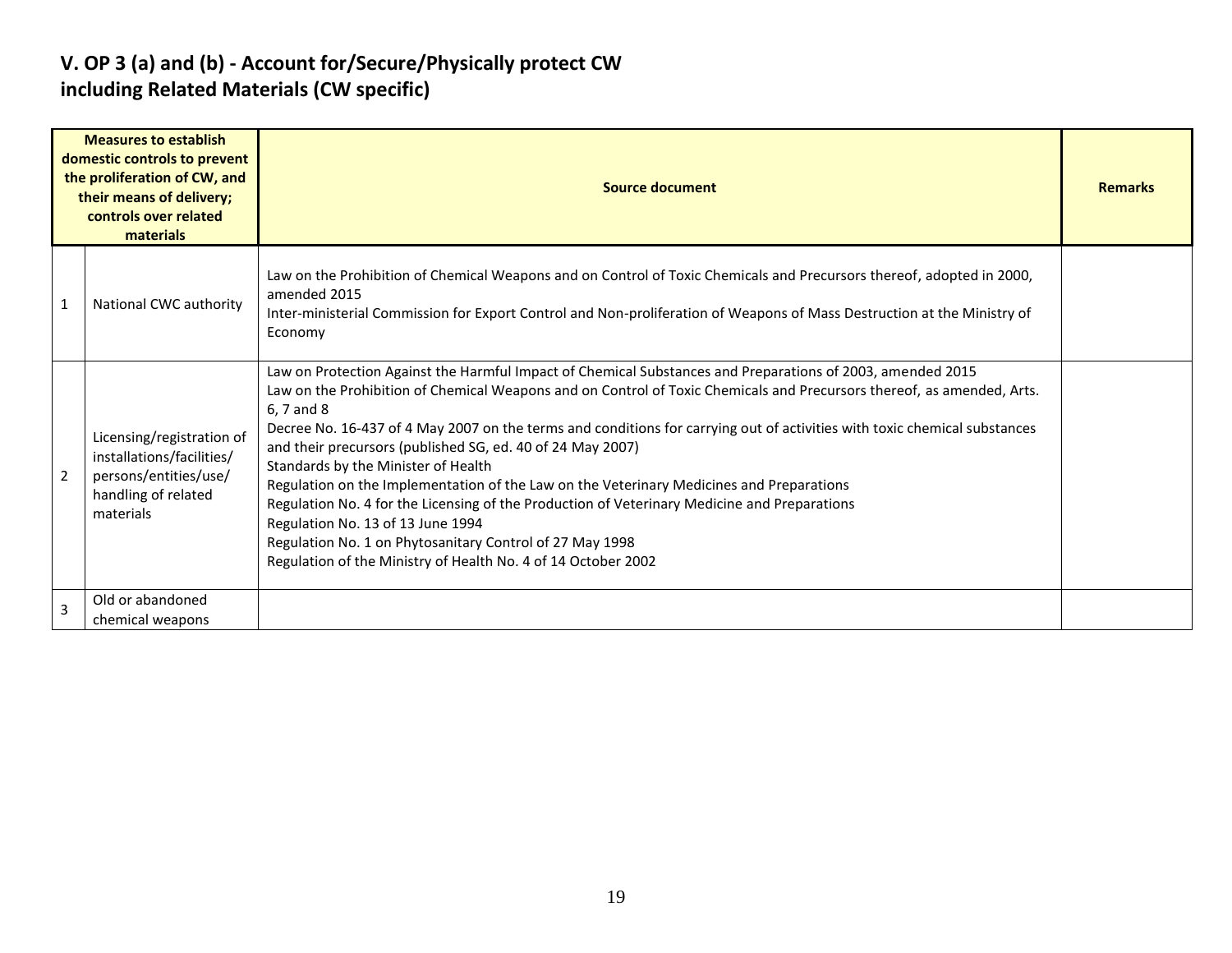### **VI. OP 3 (a) and (b) - Account for/Secure/Physically protect BW including Related Materials (BW specific)**

| <b>Measures to establish</b><br>domestic controls to prevent<br>the proliferation of BW, their<br>means of delivery; controls<br>over related materials | Source document                                                                                                                                                                                                                                                                                                                                                                                                                                                                                                                                                                             |  |  |  |  |  |  |
|---------------------------------------------------------------------------------------------------------------------------------------------------------|---------------------------------------------------------------------------------------------------------------------------------------------------------------------------------------------------------------------------------------------------------------------------------------------------------------------------------------------------------------------------------------------------------------------------------------------------------------------------------------------------------------------------------------------------------------------------------------------|--|--|--|--|--|--|
| Licensing/registration of<br>installations/facilities/<br>persons/entities/use/<br>handling of materials                                                | Law on Foreign Trade Activity in Defense-Related Products and Dual-use Goods and Technologies, as amended, and the<br>Regulation for its Implementation<br>Regulation for the Production, Trade, Stockpiling, Transportation and Use of Highly Poisonous Substances<br>$(1973/01/12/2003-19)$<br>Law on Plant Protection<br>Regulation No. 1 of the Ministry of Agriculture and Forestry<br>Regulation on the Implementation of the Law on the Veterinary-Medical Activities (2000)<br>Regulation No. 4 for the Licensing of the Production of Veterinary Medicines and Preparations (2003) |  |  |  |  |  |  |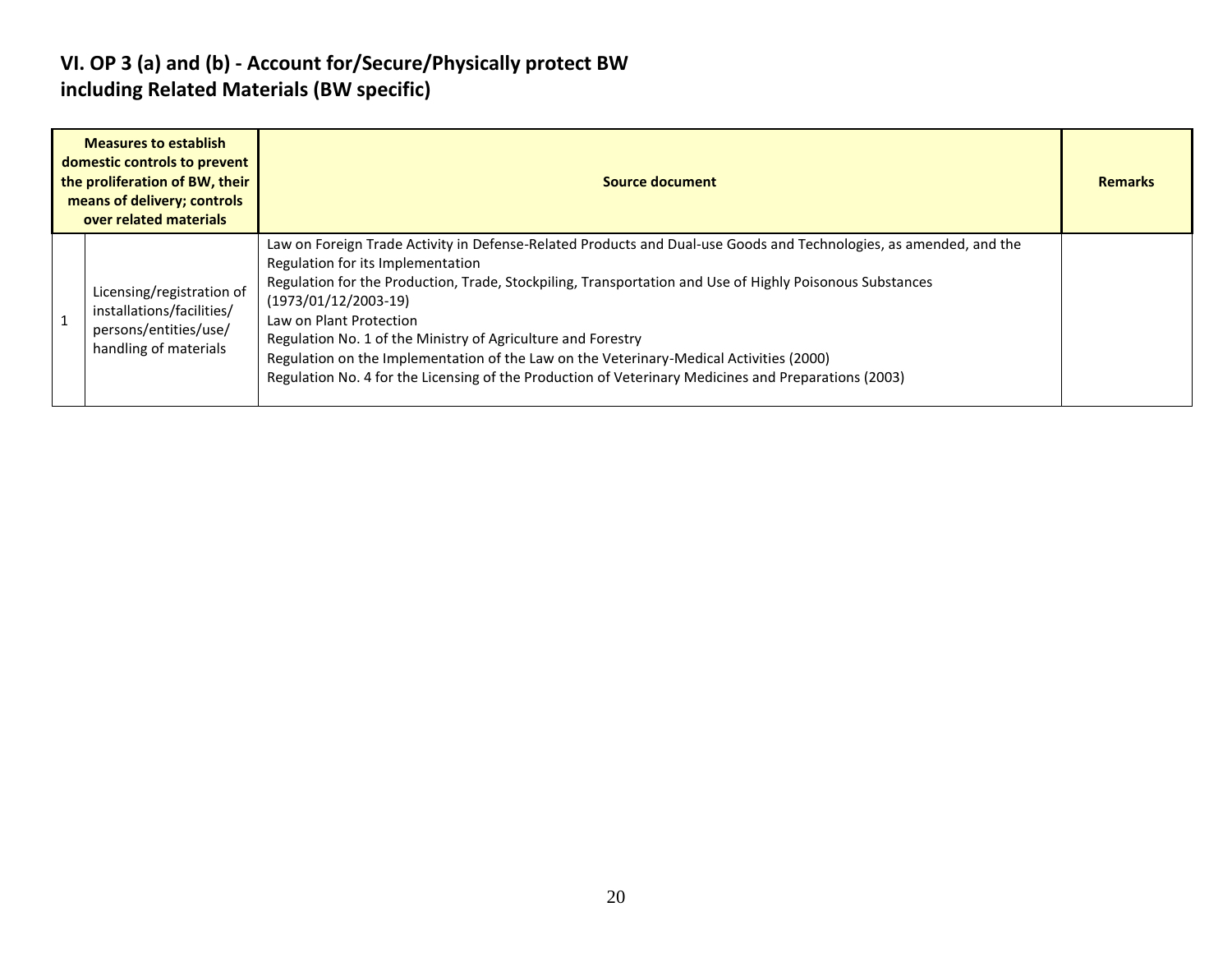# **VII. OP 3 (c) and (d) and related matters from OP 6 - Controls of NW,**

### **CW and BW, including Related Materials**

| <b>Border controls and export</b><br>and trans-shipment controls<br>to prevent the proliferation |                                                                                                              | <b>National legal framework</b> |                                    |              |                                                                                                                                                                                                                                                                                                                                                                    |        |                            | <b>Enforcement and civil/criminal penalties</b> |                                                                                                                                                                             |                |  |  |
|--------------------------------------------------------------------------------------------------|--------------------------------------------------------------------------------------------------------------|---------------------------------|------------------------------------|--------------|--------------------------------------------------------------------------------------------------------------------------------------------------------------------------------------------------------------------------------------------------------------------------------------------------------------------------------------------------------------------|--------|----------------------------|-------------------------------------------------|-----------------------------------------------------------------------------------------------------------------------------------------------------------------------------|----------------|--|--|
|                                                                                                  | of nuclear, chemical and<br>biological weapons and their<br>means of delivery including<br>related materials |                                 | $X$ /?<br>$\mathbf{C}$<br><b>W</b> | B<br>W       | <b>Source document</b>                                                                                                                                                                                                                                                                                                                                             | N<br>W | $X$ /?<br>$\mathbf c$<br>W | B<br>W                                          | <b>Source document</b>                                                                                                                                                      | <b>Remarks</b> |  |  |
| $\mathbf{1}$                                                                                     | Border control to<br>detect, deter, prevent<br>and combat illicit<br>trafficking                             | X                               | X                                  | $\mathsf{X}$ | NW/CW/BW:<br>Council regulation (EU) No. 952/2013 (Union<br>Customs Code), as amended, especially Arts.<br>264 and 267<br>Customs Law, adopted in 1998, amended in<br><b>July 2007</b><br>Law on Ministry of Interior, adopted 24<br>February 2006                                                                                                                 | X      | X                          | $\boldsymbol{\mathsf{X}}$                       | NW/CW/BW:<br>Customs intelligence, investigations of<br>currency violations, checks on goods, vehicles<br>and persons, searches and confiscations                           |                |  |  |
| $\overline{2}$                                                                                   | Law enforcement to<br>detect, deter, prevent<br>and combat illicit<br>trafficking                            | X                               | $\mathsf{X}$                       | $\mathsf{X}$ | NW/CW/BW:<br>Council regulation (EU) n. 952/2013 (Union<br>Customs Code), as amended, especially Art.<br>198<br>Law on Ministry of Interior<br><b>Customs Act</b><br>Ministry of Interior Act<br>The State Agency for National Security Act<br>Law on the Export Control of Defense-Related<br>Products and Dual-Use Items and<br>Technologies, as amended in 2017 | X      | $\mathsf{X}$               | $\pmb{\times}$                                  | NW/CW/BW:<br>Interdepartmental Council at the Council of<br>Ministers, the Interdepartmental Commission,<br>at the Minister of Economy, Mol, SANS,<br><b>Customs Agency</b> |                |  |  |
| 3                                                                                                | Border control detection<br>measures                                                                         | X                               | $\mathsf{X}$                       | $\mathsf{X}$ | NW/CW/BW:<br>Union Customs Code, as amended, Arts. 13, 15,<br>Title IX<br>Council regulation (EC) n. 428/2009 of 5 May<br>2009 setting up a Community regime for the<br>control of exports, transfer, brokering and<br>transit of dual-use items, as amended                                                                                                       | X      | X                          | $\pmb{\times}$                                  | NW/CW/BW:<br>Union Customs Code, as amended, Art. 22<br>Scanners and X-ray                                                                                                  |                |  |  |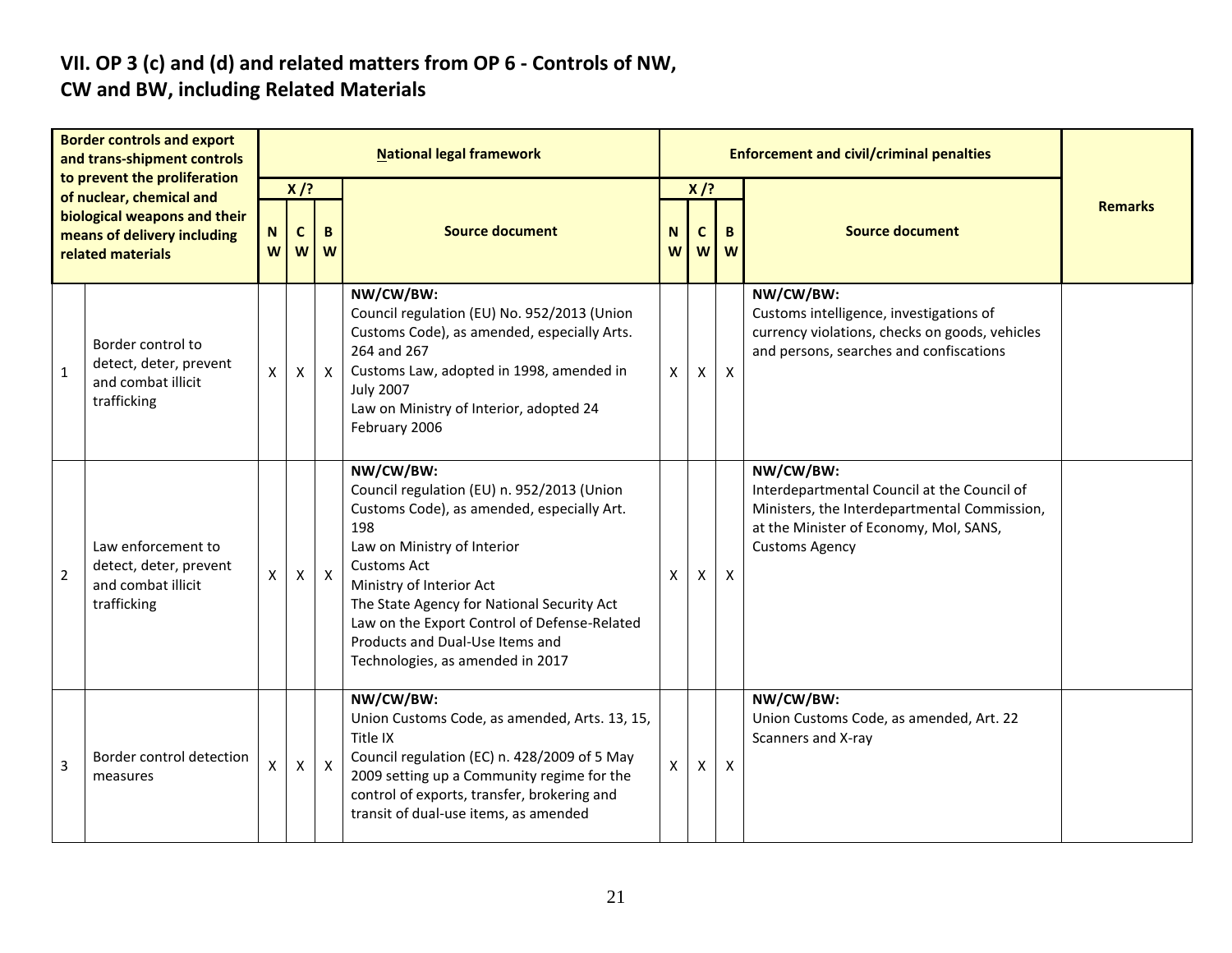| 4 | Control of brokering                                       | $\pmb{\times}$     | Χ            | X            | NW/CW/BW:<br>Council regulation (EC) n. 428/2009 of 5 May<br>2009 setting up a Community regime for the<br>control of exports, transfer, brokering and<br>transit of dual-use items, as amended, Art. 5                                                                                                                                                                                                                                                                                                                                                                                                                                                     | Χ  | X            | $\mathsf{X}$ | NW/CW/BW:<br>Penal Code, as amended, Art. 233: A person<br>who, without a relevant license, registration or<br>permit, exports, imports, transfers, transits,<br>acts as a broker in transactions with arms or<br>dual use goods and technologies  shall be<br>punished by deprivation of liberty for up to six<br>years and by a fine up to BGN 200,000; Arms<br>and goods shall be confiscated.<br>Law on the Export Control of Defense-Related<br>Products and Dual-Use Items and<br>Technologies, as amended |  |
|---|------------------------------------------------------------|--------------------|--------------|--------------|-------------------------------------------------------------------------------------------------------------------------------------------------------------------------------------------------------------------------------------------------------------------------------------------------------------------------------------------------------------------------------------------------------------------------------------------------------------------------------------------------------------------------------------------------------------------------------------------------------------------------------------------------------------|----|--------------|--------------|------------------------------------------------------------------------------------------------------------------------------------------------------------------------------------------------------------------------------------------------------------------------------------------------------------------------------------------------------------------------------------------------------------------------------------------------------------------------------------------------------------------|--|
| 5 | Export control<br>legislation in place                     | X                  | X            | $\mathsf{X}$ | NW/CW/BW:<br>Council regulation (EC) n. 428/2009 of 5 May<br>2009, as amended<br>Law on the Export Control of Defense-Related<br>Products and Dual-Use Items and<br>Technologies, as amended                                                                                                                                                                                                                                                                                                                                                                                                                                                                | X. | X.           | $\mathsf{X}$ | NW/CW/BW:<br>Penal Code, as amended, Arts. 233 (transfers)<br>and 339b (sanctions)<br>Law on the Export Control of Defense-Related<br>Products and Dual-Use Items and<br>Technologies, as amended, Arts. 72-76                                                                                                                                                                                                                                                                                                   |  |
| 6 | Licensing provisions and<br>Authority                      | X                  | Χ            | $\mathsf{X}$ | NW/CW/BW:<br>Council regulation (EC) n. 428/2009 of 5 May<br>2009 setting up a Community regime for the<br>control of exports, transfer, brokering and<br>transit of dual-use items, as amended, Arts. 3,<br>4, 5, 9, Chapter III (intra-Community transfers<br>do not require an authorisation, except for<br>items listed in Annex IV and items listed in Part<br>2 of Annex IV shall not be covered by a general<br>authorisation (Art. 22)), Annexes II (EU General<br>Export Authorisations) and IIIa and b (models)<br>Law on the Export Control of Defense -Related<br>Products and Dual-Use Items and<br>Technologies, as amended, Arts. 37, 38, 45 | X. | Χ            | X            | NW/CW/BW:<br>Law on the Export Control of Defense-Related<br>Products and Dual-Use Items and<br>Technologies, as amended, Arts. 72-76<br>Penal Code, as amended, Arts. 337, 353b<br>Inter-ministerial Commission                                                                                                                                                                                                                                                                                                 |  |
| 7 | Control lists of<br>materials, equipment<br>and technology | X                  | $\mathsf{X}$ | X            | NW/CW/BW:<br>Council regulation (EC) n. 428/2009 of 5 May<br>2009, as amended, Annex I                                                                                                                                                                                                                                                                                                                                                                                                                                                                                                                                                                      | X  | $\mathsf{X}$ | X            | NW/CW/BW:<br>Council regulation (EC) n. 428/2009 of 5 May<br>2009, as amended, Annex I                                                                                                                                                                                                                                                                                                                                                                                                                           |  |
| 8 | Intangible technology<br>transfers                         | $\pmb{\mathsf{X}}$ | $\mathsf{X}$ | $\mathsf{X}$ | NW/CW/BW:<br>Council regulation (EC) n. 428/2009 of 5 May<br>2009, as amended, Art. 2<br>Law on the Export Control of Defence Related<br>Products and Dual-Use Items and                                                                                                                                                                                                                                                                                                                                                                                                                                                                                    | X  | X            | $\mathsf{X}$ | NW/CW/BW:<br>Penal Code, as amended, Arts. 233, 339b<br>Law on the Export Control of Defence Related<br>Products and Dual-Use Items and<br>Technologies, as amended, Arts. 72-76                                                                                                                                                                                                                                                                                                                                 |  |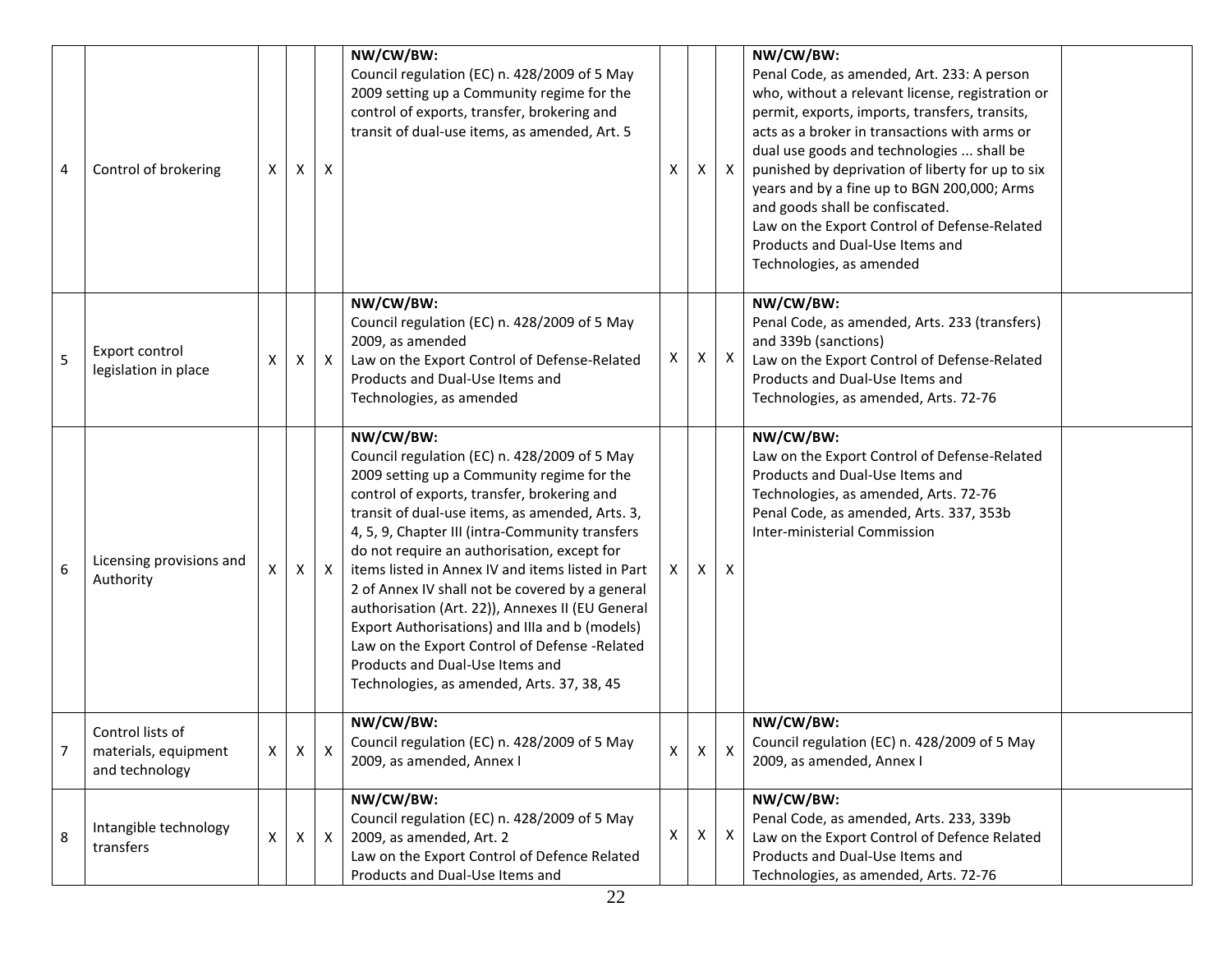|    |                                   |   |   |              | Technologies, as amended<br>Council Joint Action of 22 June 2000<br>concerning the control of technical assistance<br>related to certain military end-uses                                                                                                                                                                                                                               |   |   |                           |                                                                                                                                                                                  |  |
|----|-----------------------------------|---|---|--------------|------------------------------------------------------------------------------------------------------------------------------------------------------------------------------------------------------------------------------------------------------------------------------------------------------------------------------------------------------------------------------------------|---|---|---------------------------|----------------------------------------------------------------------------------------------------------------------------------------------------------------------------------|--|
| 9  | Inclusion of means of<br>delivery | Χ | X | $\mathsf{X}$ | NW/CW/BW:<br>Council regulation (EC) n. 428/2009 of 5 May<br>2009, as amended, Annex I<br>Law on the Export Control of Defence Related<br>Products and Dual-Use Items and<br>Technologies, as amended<br>Decree (CoM) No. 204 of 19 September 2018<br>on adoption of a List of Defence-related<br>Products and a List of Dual-use Items and<br>Technologies subject to control at import | X | X | $\mathsf{X}$              | NW/CW/BW:<br>Penal Code, as amended, Arts. 233, 339b<br>Law on the Export Control of Defense -Related<br>Products and Dual-Use Items and<br>Technologies, as amended             |  |
| 10 | End-user controls                 | Χ | X | $\mathsf{X}$ | NW/CW/BW:<br>Council regulation (EC) n. 428/2009 of 5 May<br>2009, as amended<br>Law on the Export Control of Defence Related<br>Products and Dual-Use Items and<br>Technologies, as amended<br>Decree (CoM) No. 204 of 19 August 2018 on<br>adoption of a List of Defence-related Products<br>and a List of Dual-use Items and Technologies<br>subject to control at import             | X | Χ | $\mathsf{X}$              | NW/CW/BW:<br>Penal Code, as amended, Arts. 233, 339b<br>Law on the Export Control of Defense-Related<br>Products and Dual-Use Items and<br>Technologies, as amended, Arts. 72-76 |  |
| 11 | Catch all clause                  | Χ | X | X            | NW/CW/BW:<br>Council regulation (EC) n. 428/2009 of 5 May<br>2009, as amended, Art. 4<br>Law on the Export Control of Defence Related<br>Products and Dual-Use Items and<br>Technologies, as amended<br>Decree (CoM) No. 204 of 19 August 2018 on<br>adoption of a List of Defence-related Products<br>and a List of Dual-use Items and Technologies<br>subject to control at import     | X | Χ | $\boldsymbol{\mathsf{X}}$ | NW/CW/BW:<br>Penal Code, as amended, Arts. 233, 339b<br>Law on the Export Control of Defence Related<br>Products and Dual-Use Items and<br>Technologies, as amended, Arts. 72-76 |  |
| 12 | Transit control                   | Χ | X | $\mathsf{X}$ | NW/CW/BW:<br>Council regulation (EC) n. 428/2009 of 5 May<br>2009, as amended, Art. 6<br>Council Regulation (EU) No. 952/2013 (Union<br>Customs Code), as amended, especially Arts. 5,                                                                                                                                                                                                   | Χ | X | $\boldsymbol{\mathsf{X}}$ | NW/CW/BW:<br>Penal Code, as amended, Art. 233, 339b<br>Law on the Export Control of Defence Related<br>Products and Dual-Use Items and Technologies<br>as amended, Arts. 72-76   |  |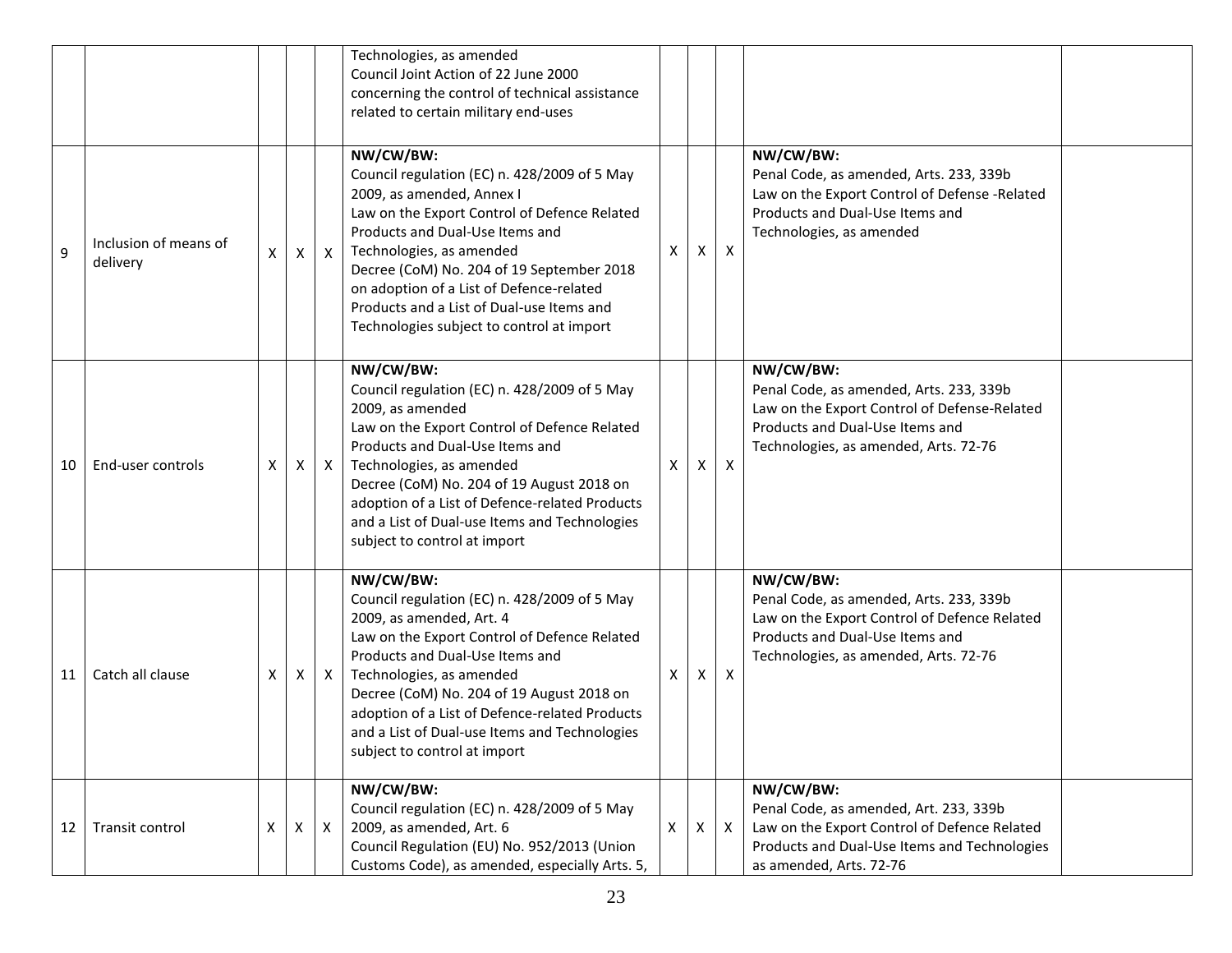|    |                                                                                                                                        |   |              |              | 141, 158, 210, 226, 233<br>Law on the Export Control of Defence Related<br>Products and Dual-Use Items and<br>Technologies, as amended                                                                                                                                                                                                                                                                                                     |    |   |                           |                                                                                                                                                                                  |  |
|----|----------------------------------------------------------------------------------------------------------------------------------------|---|--------------|--------------|--------------------------------------------------------------------------------------------------------------------------------------------------------------------------------------------------------------------------------------------------------------------------------------------------------------------------------------------------------------------------------------------------------------------------------------------|----|---|---------------------------|----------------------------------------------------------------------------------------------------------------------------------------------------------------------------------|--|
| 13 | Trans-shipment control                                                                                                                 | X | $\mathsf{X}$ | $\mathsf{X}$ | NW/CW/BW:<br>Council regulation (EC) n. 428/2009 of 5 May<br>2009, as amended (would be handled either as<br>an "export" or a "transit" as defined by the<br>Regulation)<br>Law on the Export Control of Defence Related<br>Products and Dual-Use Items and<br>Technologies, as amended                                                                                                                                                    | X  | X | $\boldsymbol{\mathsf{X}}$ | NW/CW/BW:<br>Penal Code, as amended, Arts. 233, 339b<br>Law on the Export Control of Defence Related<br>Products and Dual-Use Items and<br>Technologies, as amended, Arts. 72-76 |  |
| 14 | Re-export control                                                                                                                      | X | $\mathsf{X}$ | $\mathsf{X}$ | NW/CW/BW:<br>Council regulation (EC) n. 428/2009 of 5 May<br>2009, as amended, Art. 2 (defines "re-export"<br>as an "export" for the purposes of the<br>Regulation)<br>Union Customs Code, as amended, Art. 270<br>Law on the Export Control of Defence Related<br>Products and Dual-Use Items and<br>Technologies, as amended                                                                                                             | X  | X | $\boldsymbol{\mathsf{X}}$ | NW/CW/BW:<br>Penal Code, as amended, Arts. 233, 339b<br>Law on the Export Control of Defence Related<br>Products and Dual-Use Items and<br>Technologies, as amended, Arts. 72-76 |  |
| 15 | Control over financing of<br>exports/transhipments<br>that would contribute to<br>proliferation                                        | X | X            | $\mathsf{X}$ | NW/CW/BW:<br>Measures Against Money Laundering Act<br>National transposition measures<br>communicated by the Member States<br>concerning:<br>Directive (EU) 2015/849 of the European<br>Parliament and of the Council of 20 May 2015<br>on the prevention of the use of the financial<br>system for the purposes of money laundering<br>or terrorist financing, Bulgarian transposition<br>acts<br>Penal Code, as amended, Arts. 108a, 253 | X  | X | X                         | NW/CW/BW:<br>Measures Against Money Laundering Act,<br>Chapter 5 - Administrative and penal<br>provisions<br>Penal Code, as amended, Arts. 108a, 253                             |  |
| 16 | Control over services<br>related to exports/<br>transhipments that<br>would contribute to<br>proliferation including<br>transportation | 2 | ?            | $\cdot$      | NW/CW/BW:<br>Decree (CoM) No 40 of January 2004, as<br>amended in 2018, regulating conditions for the<br>transportation of dangerous goods                                                                                                                                                                                                                                                                                                 | ç. | ? | $\cdot$                   | NW/CW/BW:<br>Penal Code, as amended, Arts. 233, 337                                                                                                                              |  |